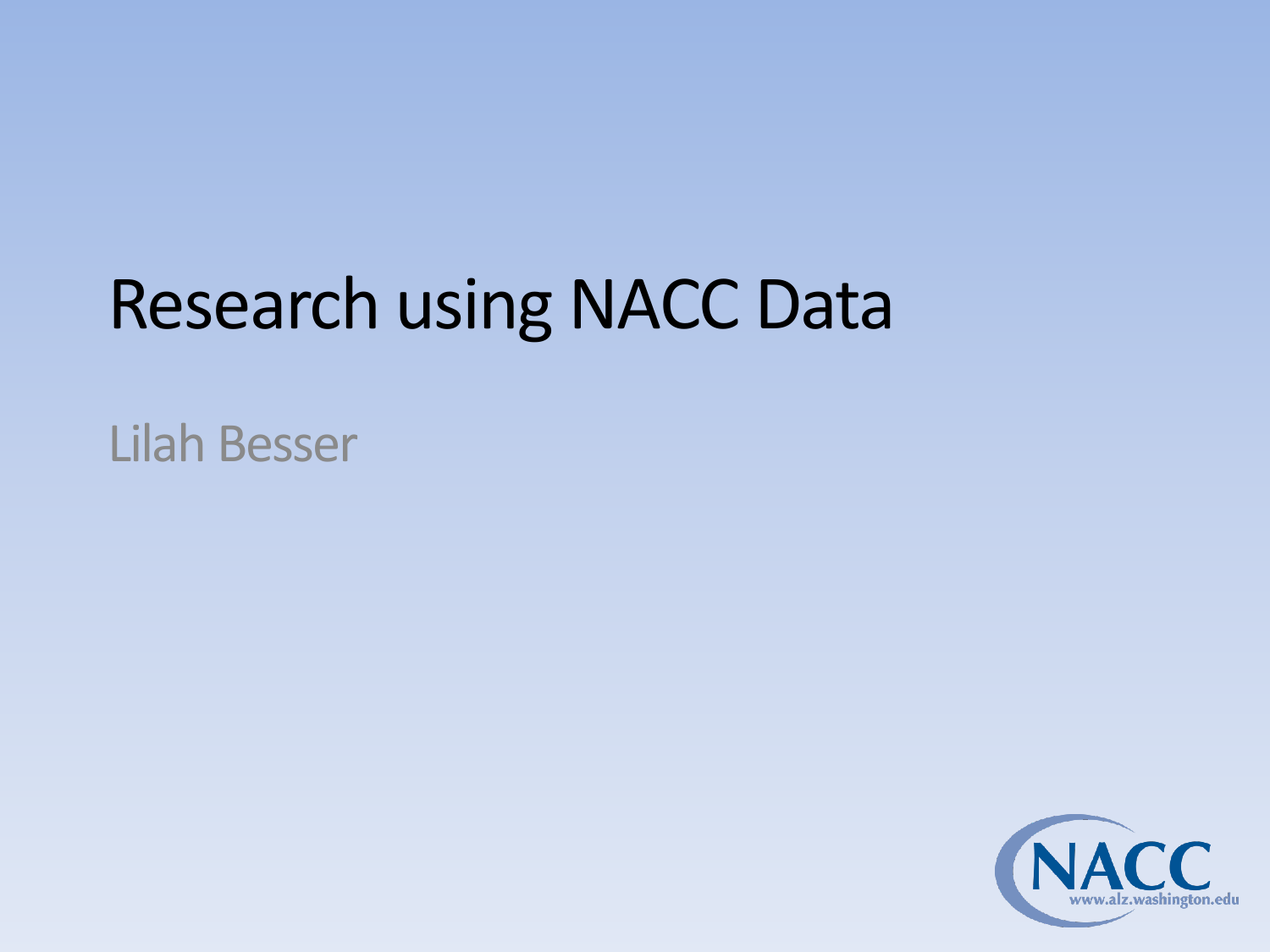### **Overview**

- Research to date
- Recently published examples
	- ADC and non-ADC investigators
	- NACC researchers
- Lilah Besser's work using NACC data
	- "Mild cognitive impairment among Parkinson's disease subjects in the Uniform Data Set"
	- "Late life systolic blood pressure, body mass index, and heart rate, and Alzheimer's neuropathology among those without dementia before autopsy"

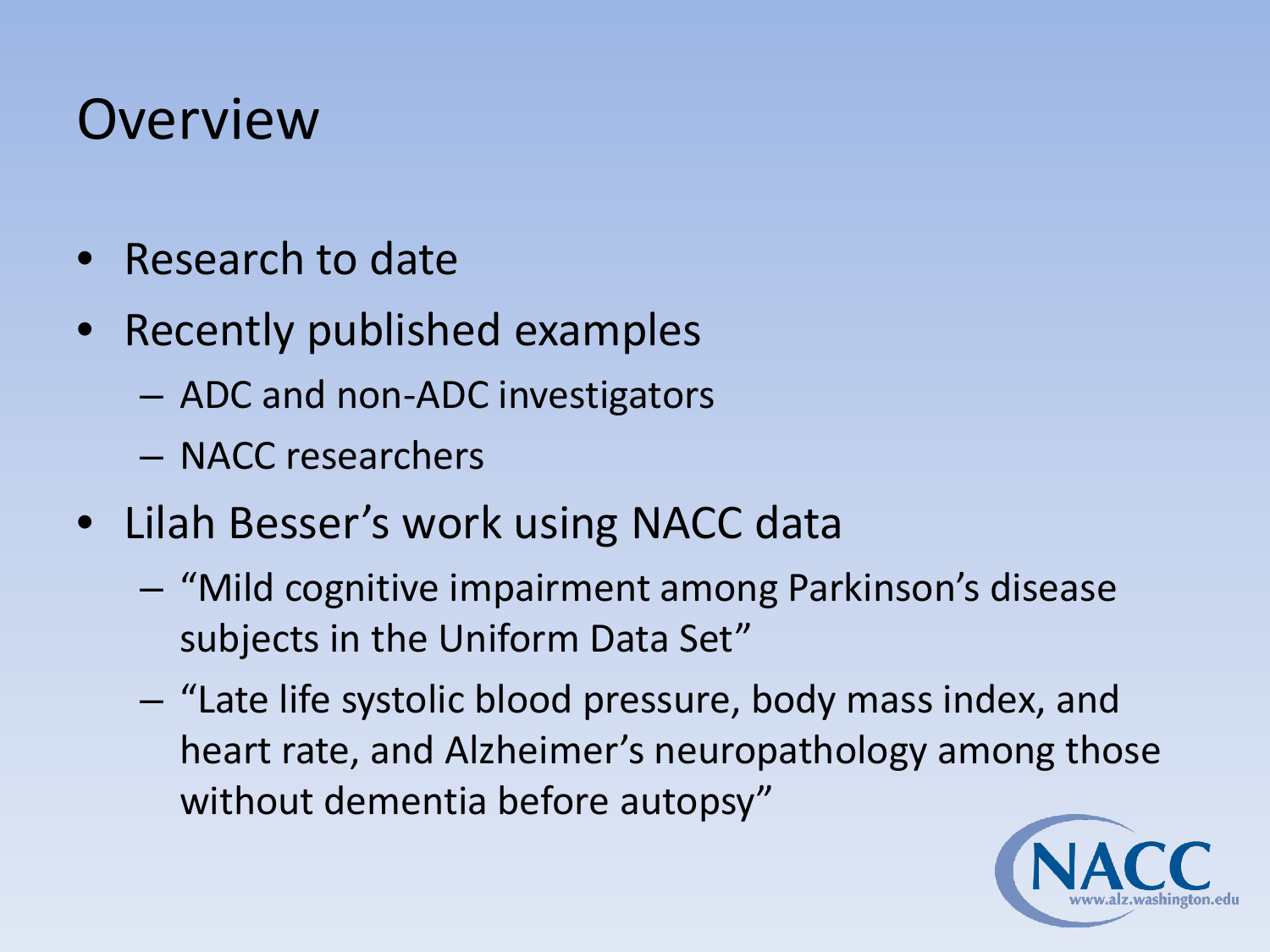# Research to Date

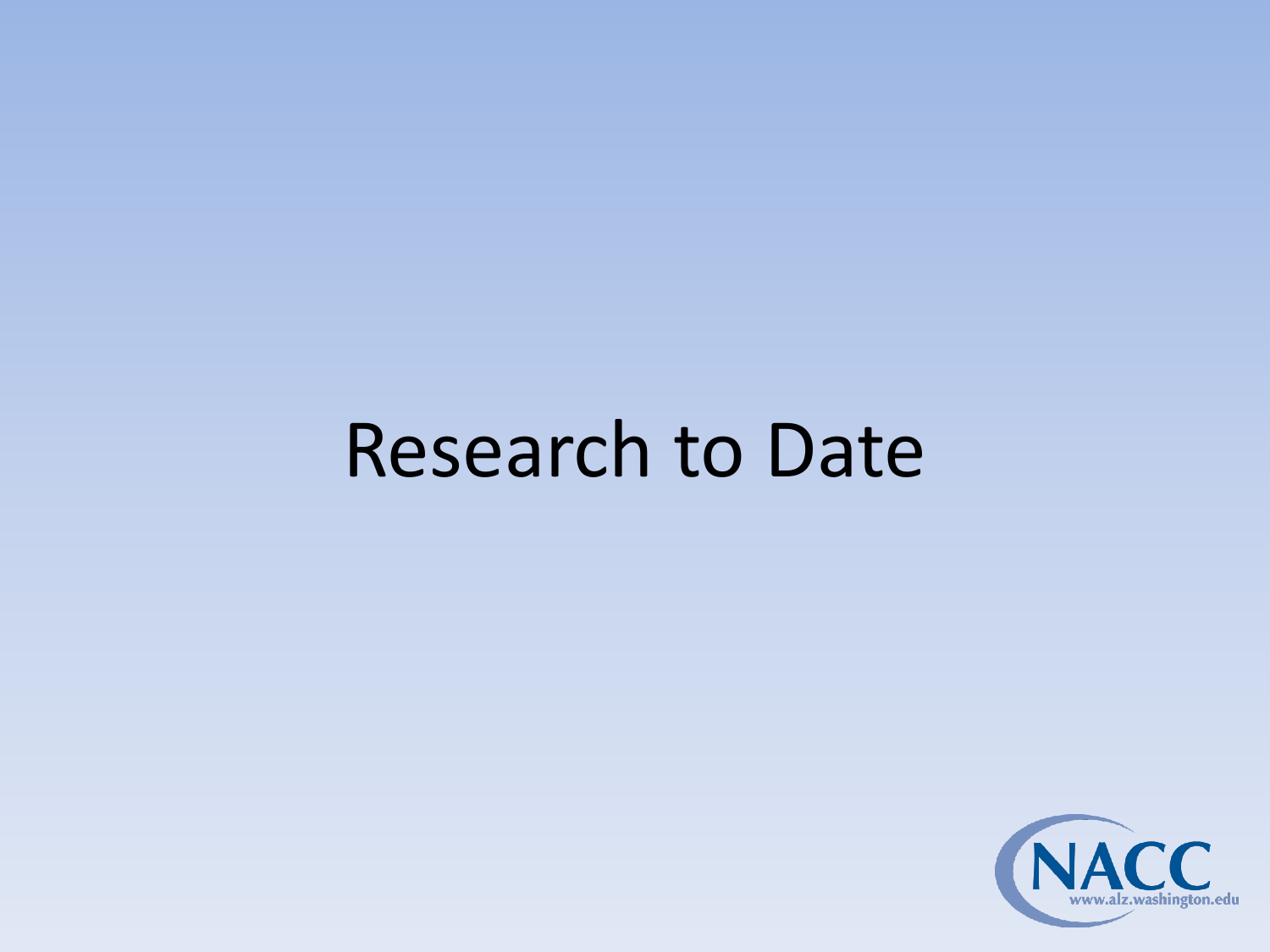## Frequency of NACC data requests

| Number of requests | Year      |      |      |      |      |      |
|--------------------|-----------|------|------|------|------|------|
| by request type    | 2009      | 2010 | 2011 | 2012 | 2013 | 2014 |
| Proposals          | <b>26</b> | 30   | 73   | 54   | 58   | 59   |
| All data files*    | 55        | 85   | 217  | 174  | 204  | 162  |
| Table requests*    | 39        | 106  | 133  | 85   | 51   | 32   |

\*Includes updating files with most recent data, adding variables, other adjustments, etc.

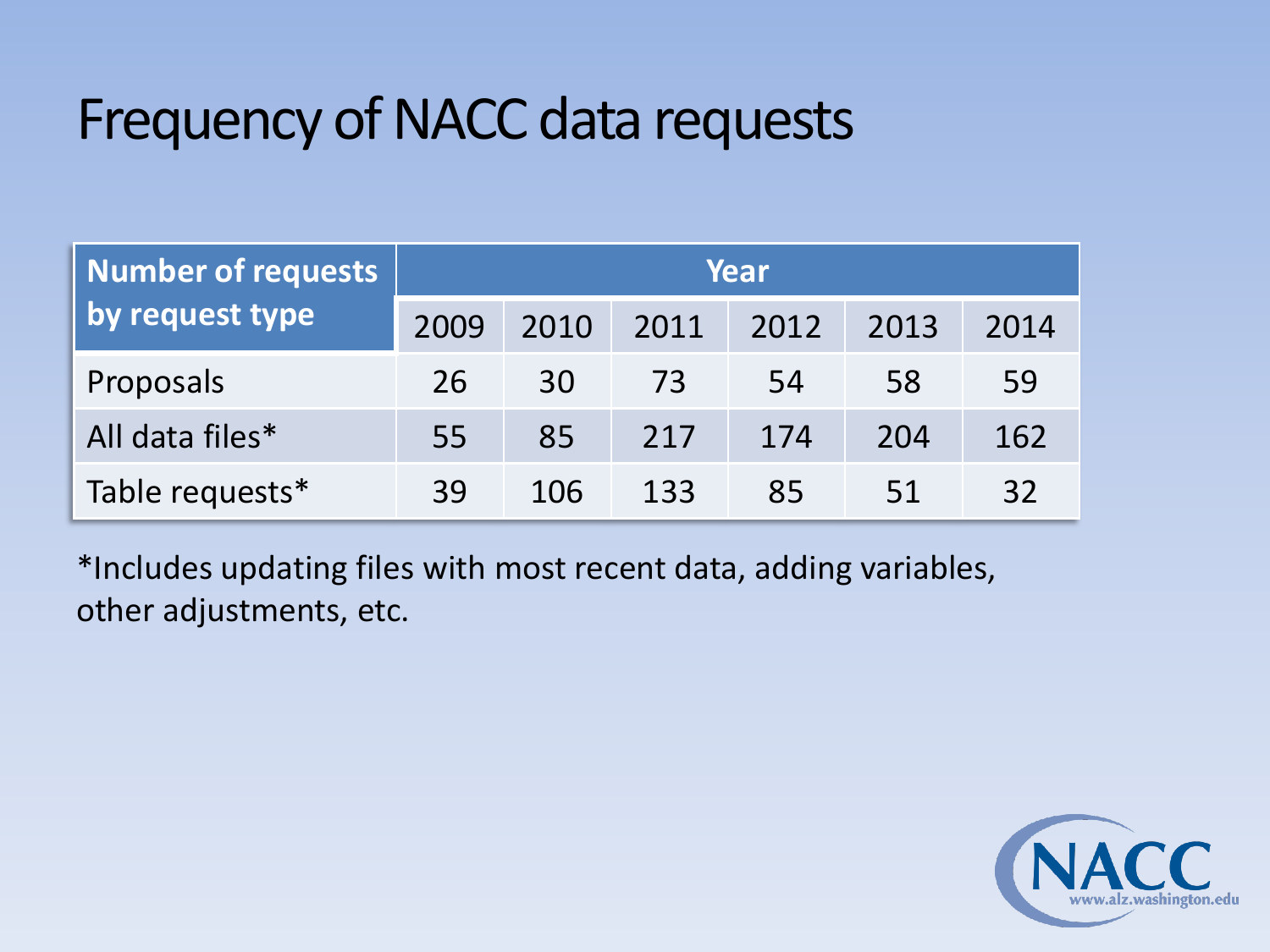#### Manuscripts and abstracts



NOTE: Publications initiated by NACC staff (a NACC staff member is the first author) have been excluded.

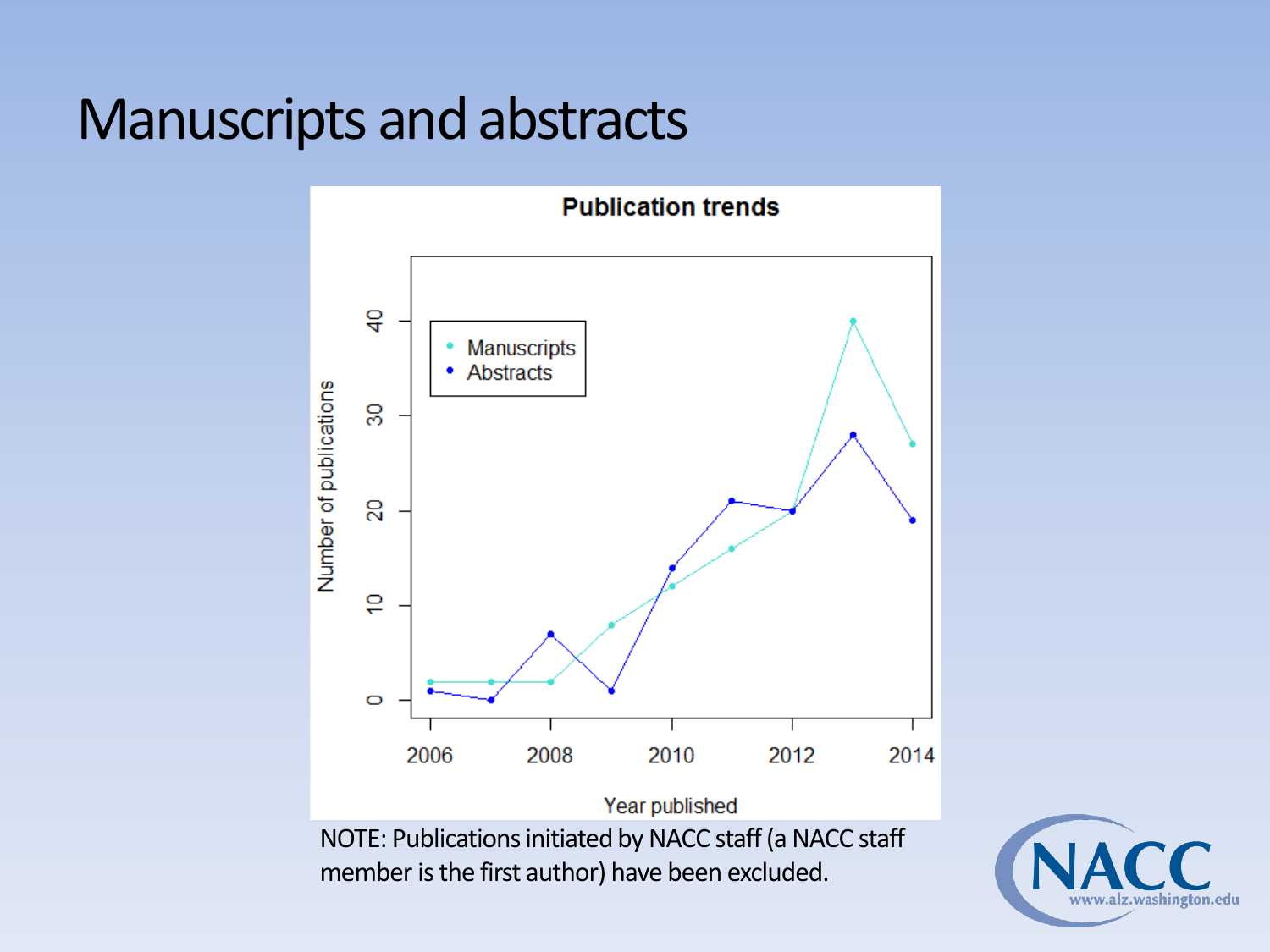## Research proposals using NACC data Past trends

- rate of clinical progression and cognitive decline
- assessment of clinical criteria and guidelines
- neuropsychological test norms
- neuropsychiatric symptoms
- cross-sectional analyses
- dementia

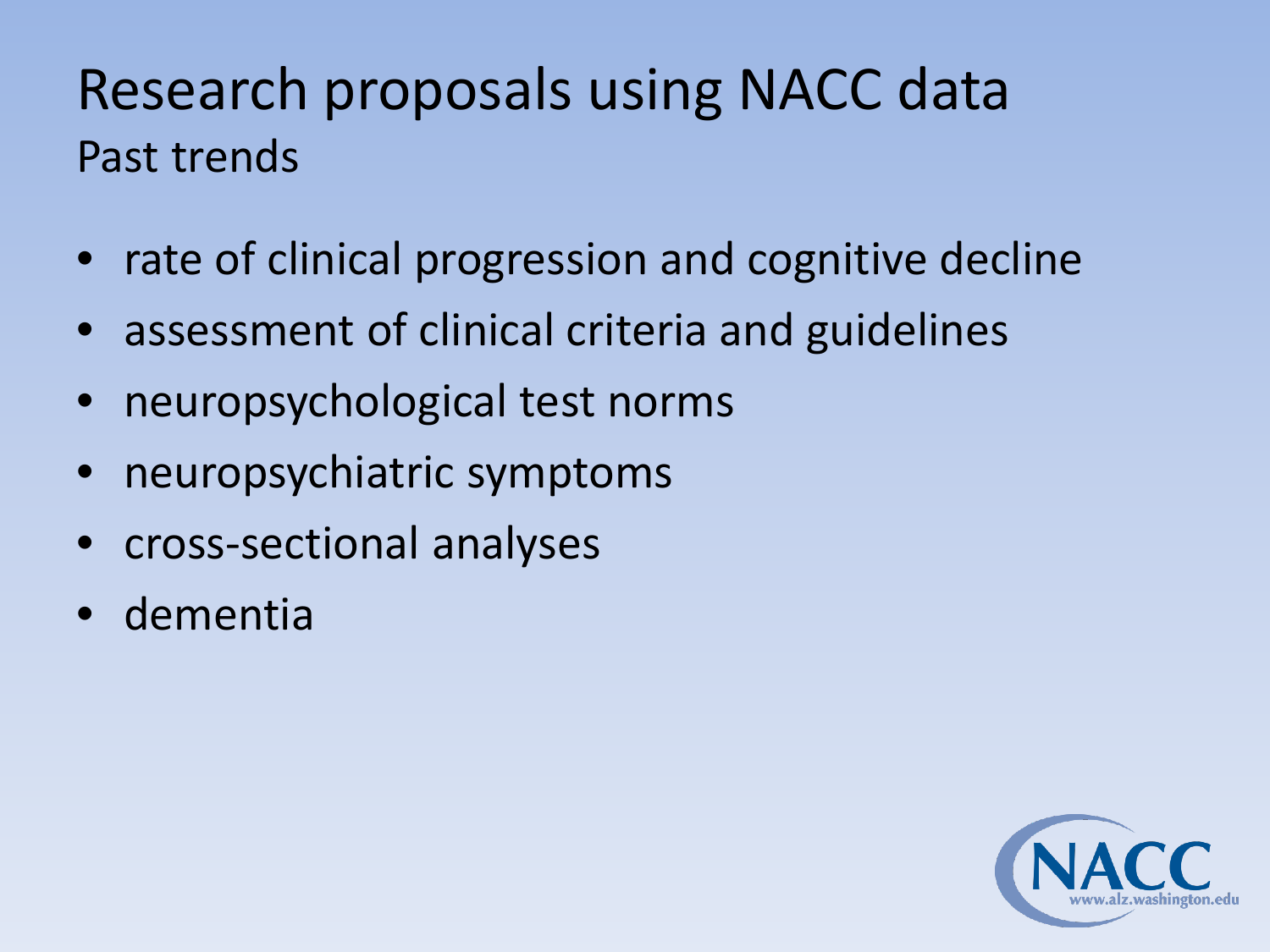## Research proposals using NACC data Recent topics

- GWAS and genetic studies
- neuropsychological test composite scores
- vascular risk factors and pathology
- FTD syndromes
- longitudinal clinical-pathological correlation studies
- feasibility studies and sample size estimations
- preclinical Alzheimer's disease and MCI

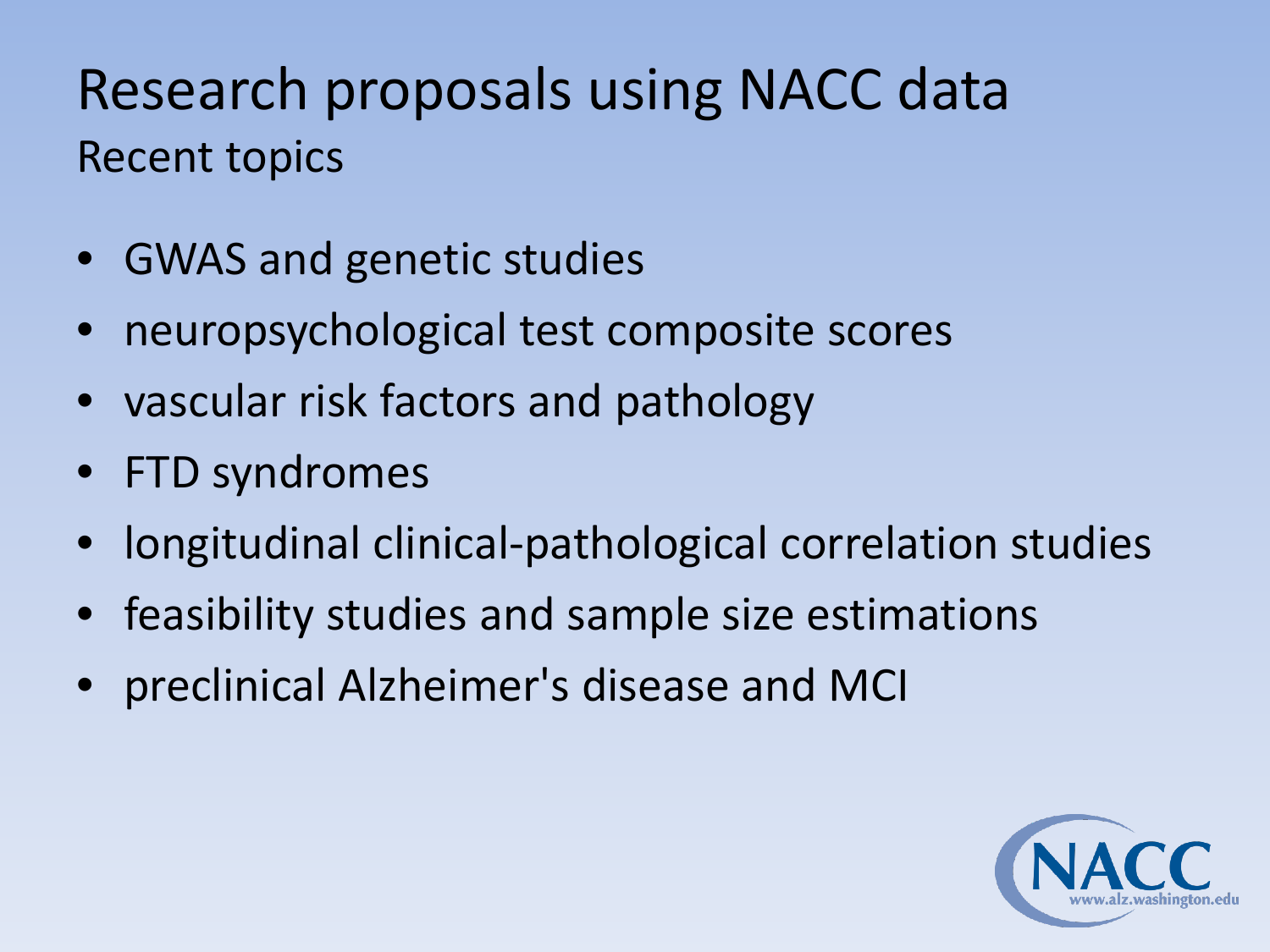### Recent examples using NACC data ADC and non-ADC researchers

Toledo et al. (2013). *Contribution of cerebrovascular disease in autopsy confirmed neurodegenerative disease cases in the National Alzheimer's Coordinating Center.* Brain 136(9): 2697-2706.

- CVD is a common co-pathology
- It more frequently occurs with AD than other neuropathologies
- Presence of CVD decreases threshold needed to have dementia symptoms
- Treating CVD can help delay onset of dementia

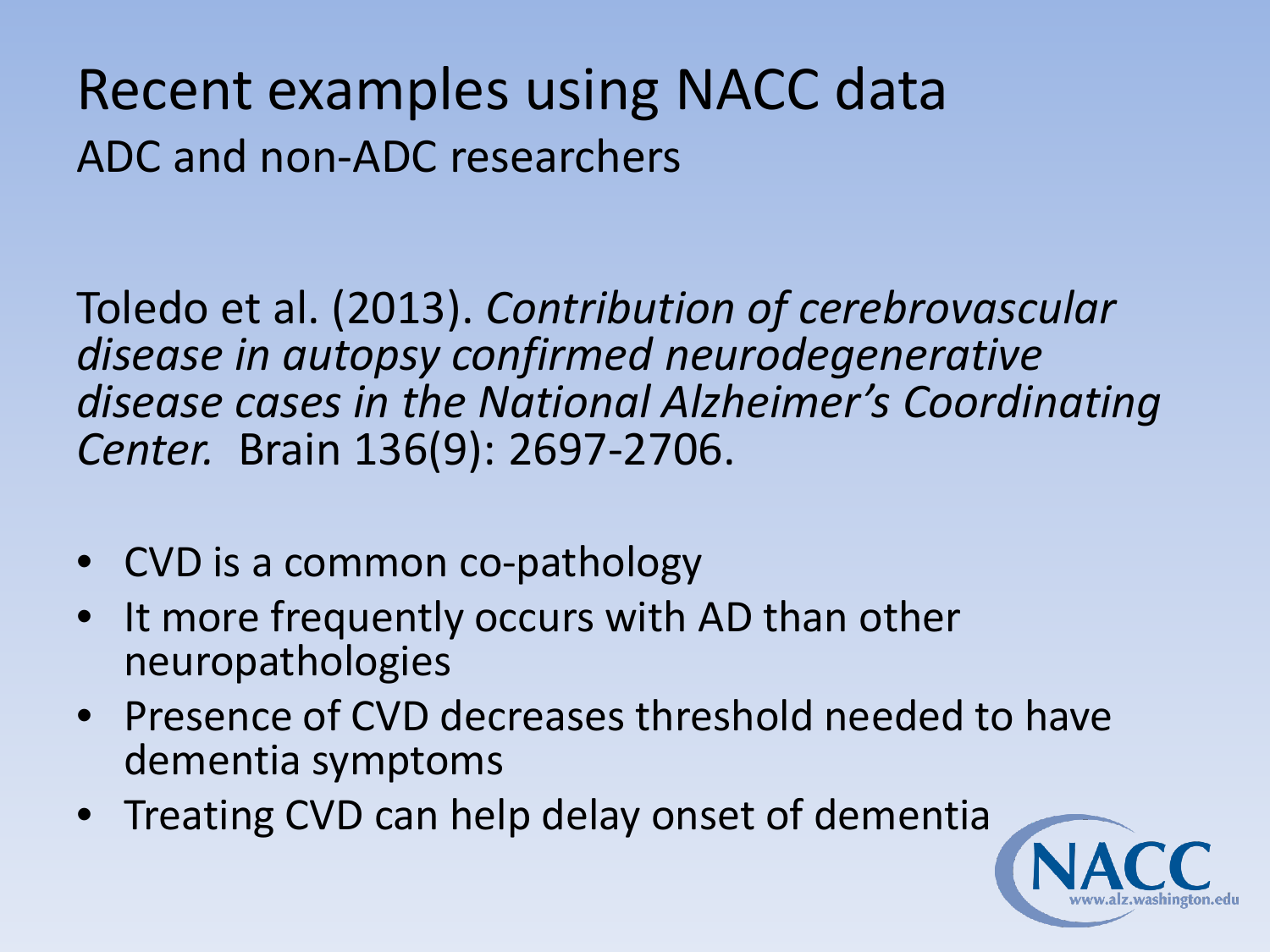# Recent examples using NACC data ADC and non-ADC researchers

Altmann et al. (2014). *Sex Modifies the APOE-Related Risk of Developing Alzheimer's Disease.* Ann Neurol 75(4): 563-573.

- NACC data: replicated findings that APOE e4 confers greater risk for AD for women than for men.
- ADNI data : In MCI, women with APOE e4 had higher levels of CSF total tau than men.

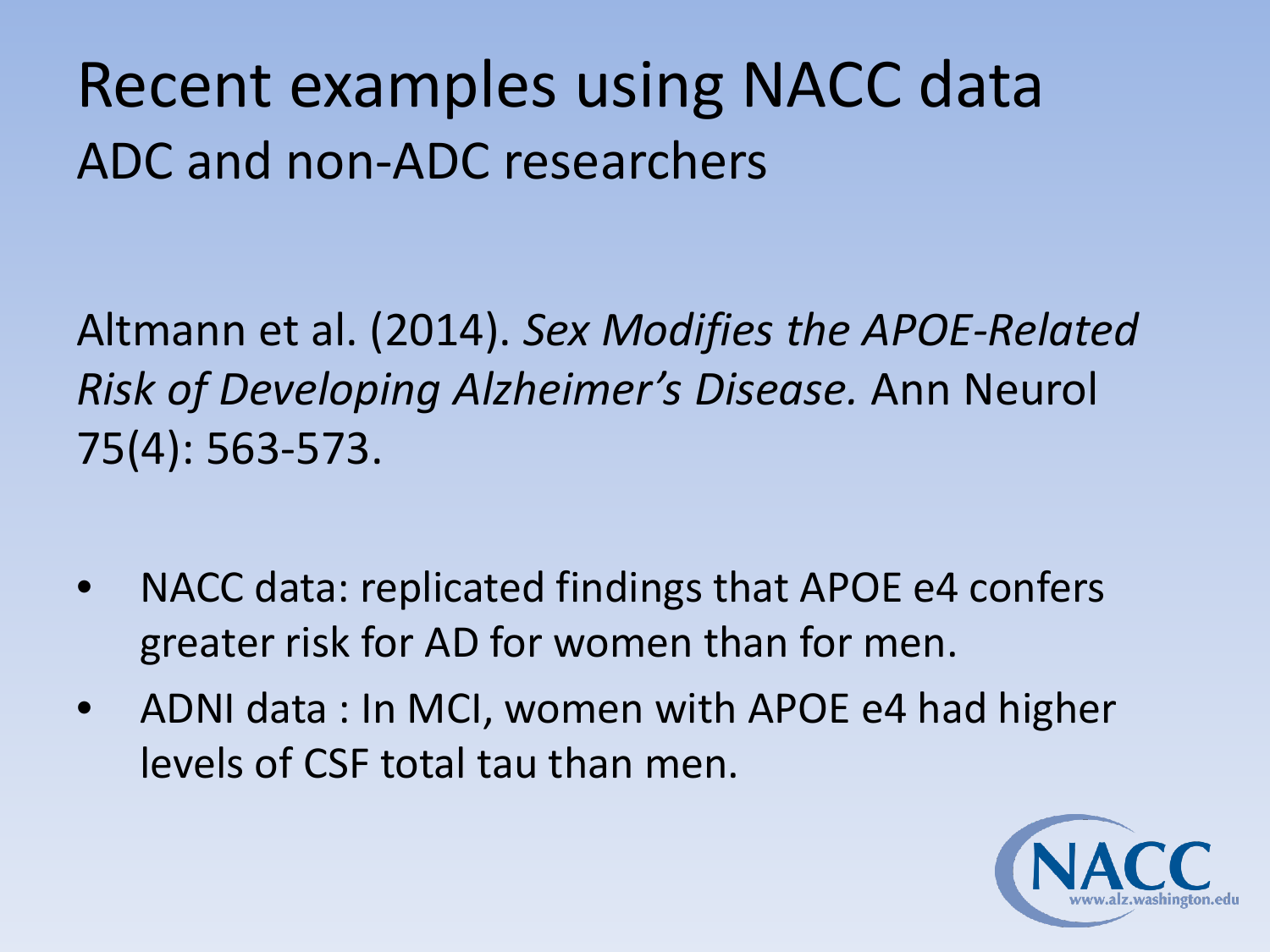# Recent examples using NACC data ADC and non-ADC researchers

Nelson et al (2014). *ABCC9 gene polymorphism is associated with hippocampal sclerosis of aging pathology.* Acta Neuropathol 127(6): 825-843.

- ABCC9 gene associated with hippocampal sclerosis
- NACC subjects using type of diabetes drug (sulfonylureas) known to modify ABCC9 protein function, were more likely to develop hippocampal sclerosis.

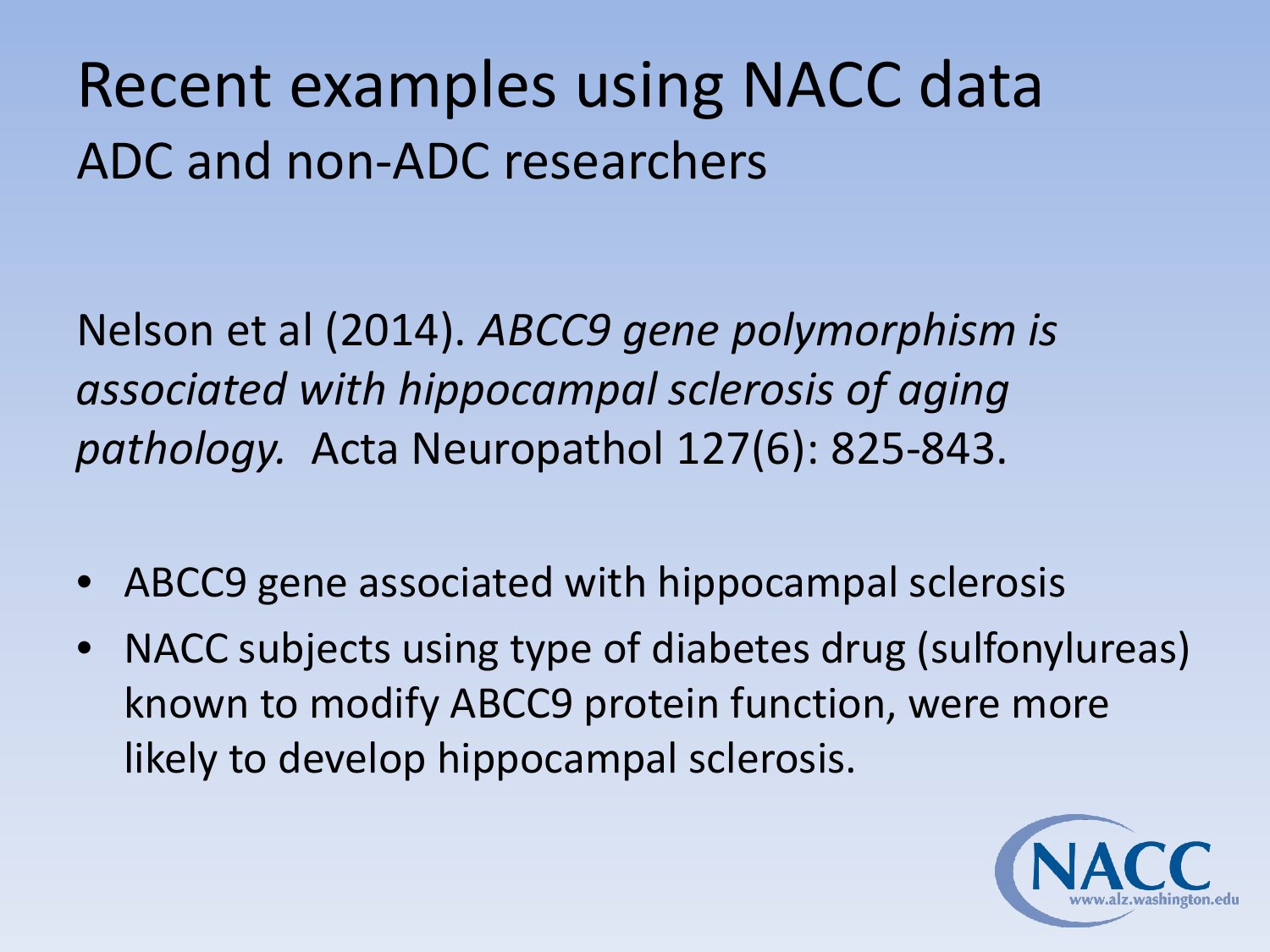## Recent examples using NACC data NACC researchers

- Gill et al, Alzheimers Dement. 2013; 9(5 Suppl); S63-71.
	- "Differences in rate of functional decline across three dementia types"
- Besser et al, ADAD 2014; 28(1): 36-43.
	- "Body Mass Index, Weight Change, and Clinical Progression in Mild Cognitive Impairment and Alzheimer Disease"
- Monsell et al, Neurology, 2014; 83(5):434-40.
	- "Neuropsychological changes in asymptomatic persons with Alzheimer disease neuropathology"

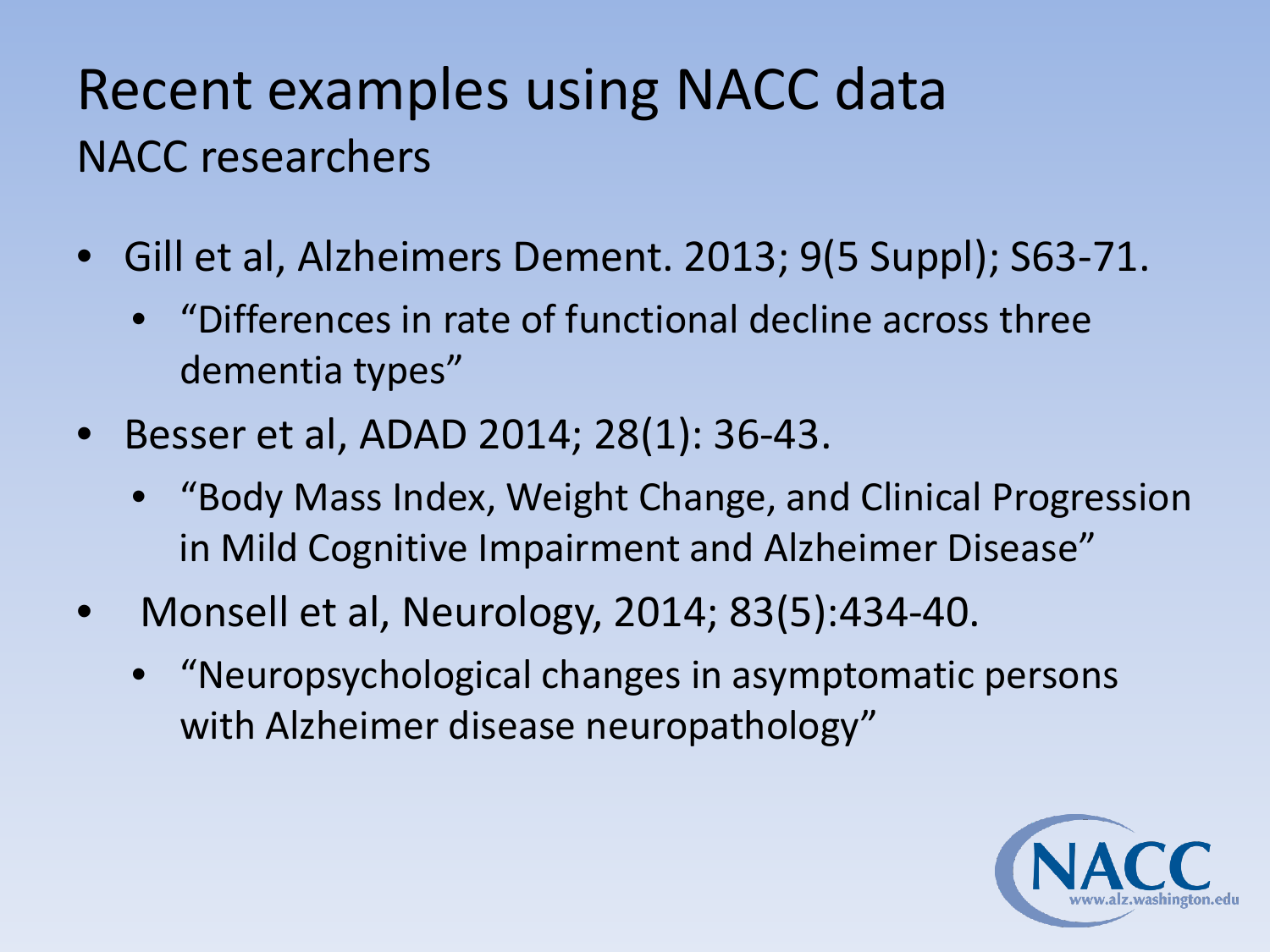# Lilah Besser's Project #1: **MCI among Parkinson's disease subjects in the UDS**

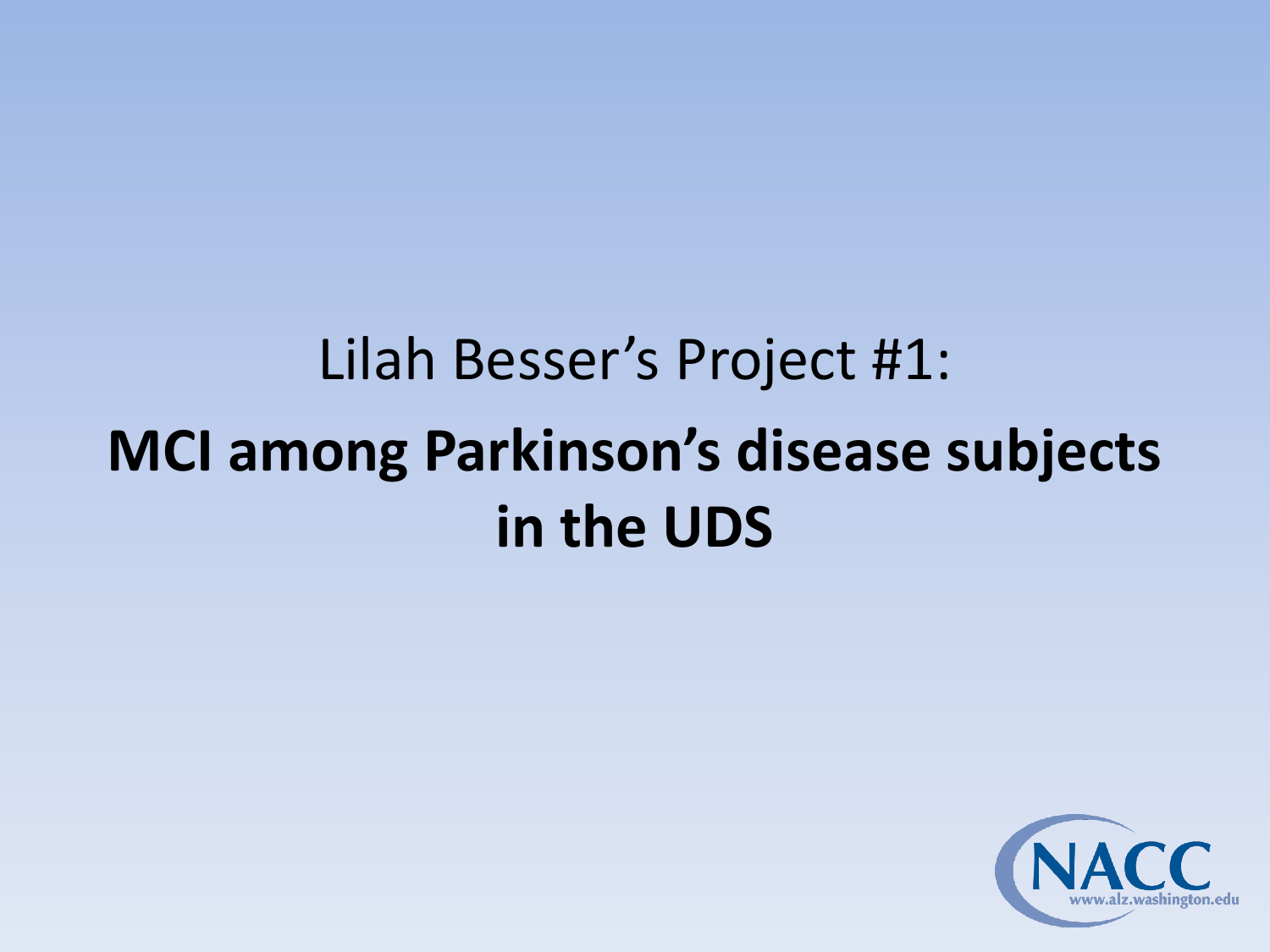#### **MCI among Parkinson's disease subjects in the UDS**

Besser, L; Monsell, S; Heller, K; Hawes, S; Mock, C; Zhou, A; Weintraub, S; Litvan, I; Kukull, W.

Aim 1: To compare demographics, clinical characteristics, and neuropsychological test scores between MCI-PD subjects and those with the most common MCI subtype, MCI due to Alzheimer's disease (MCI-AD).

| <b>Diagnosis groups</b> | Mild cognitive impairment (MCI) definition        |
|-------------------------|---------------------------------------------------|
| <b>MCI-PD</b>           | MCI met Petersen criteria — initial UDS visit     |
| (PD with MCI by         | PD diagnosis - initial UDS visit                  |
| Petersen criteria)      | Motor decline was first symptom                   |
|                         | No Alzheimer's disease (AD) - initial UDS visit   |
| <b>MCI-AD</b>           | MCI met Petersen criteria — initial UDS visit     |
| (MCI due to AD)         | Primary, probable AD dementia - UDS follow-up     |
|                         | No PD/dementia with Lewy bodies (DLB) - any visit |

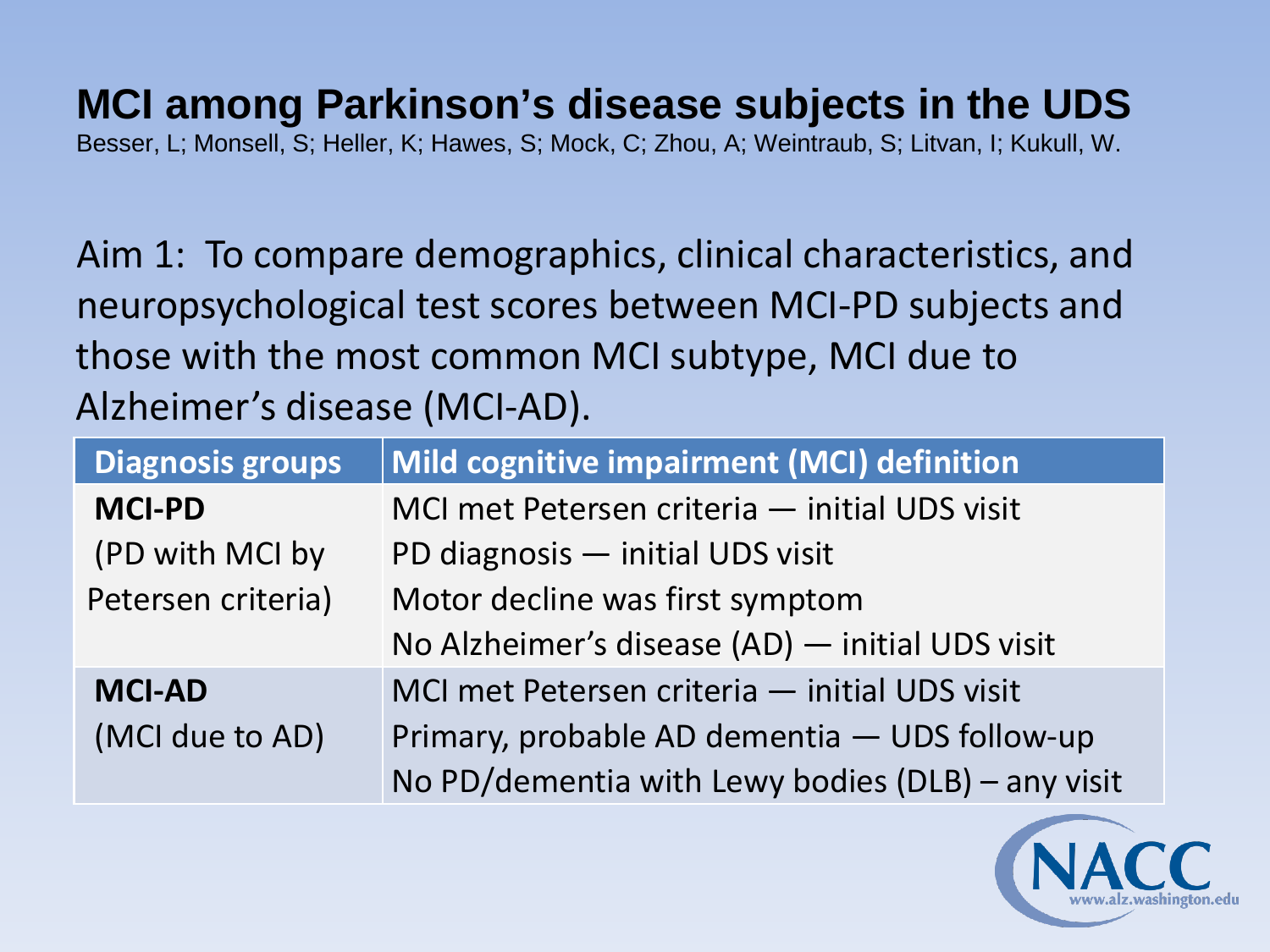## Aim 1 Methods

- UDS data from 16 Centers with MCI-PD subjects
- Unadjusted analysis comparing demographic and clinical characteristics
- Difference in mean neuropsychological test scores
	- 11 linear and logistic regression models
	- Bonferroni correction for multiple comparison, p<.0045
	- Covariates: age, sex, education, years since cognitive decline onset, and depression

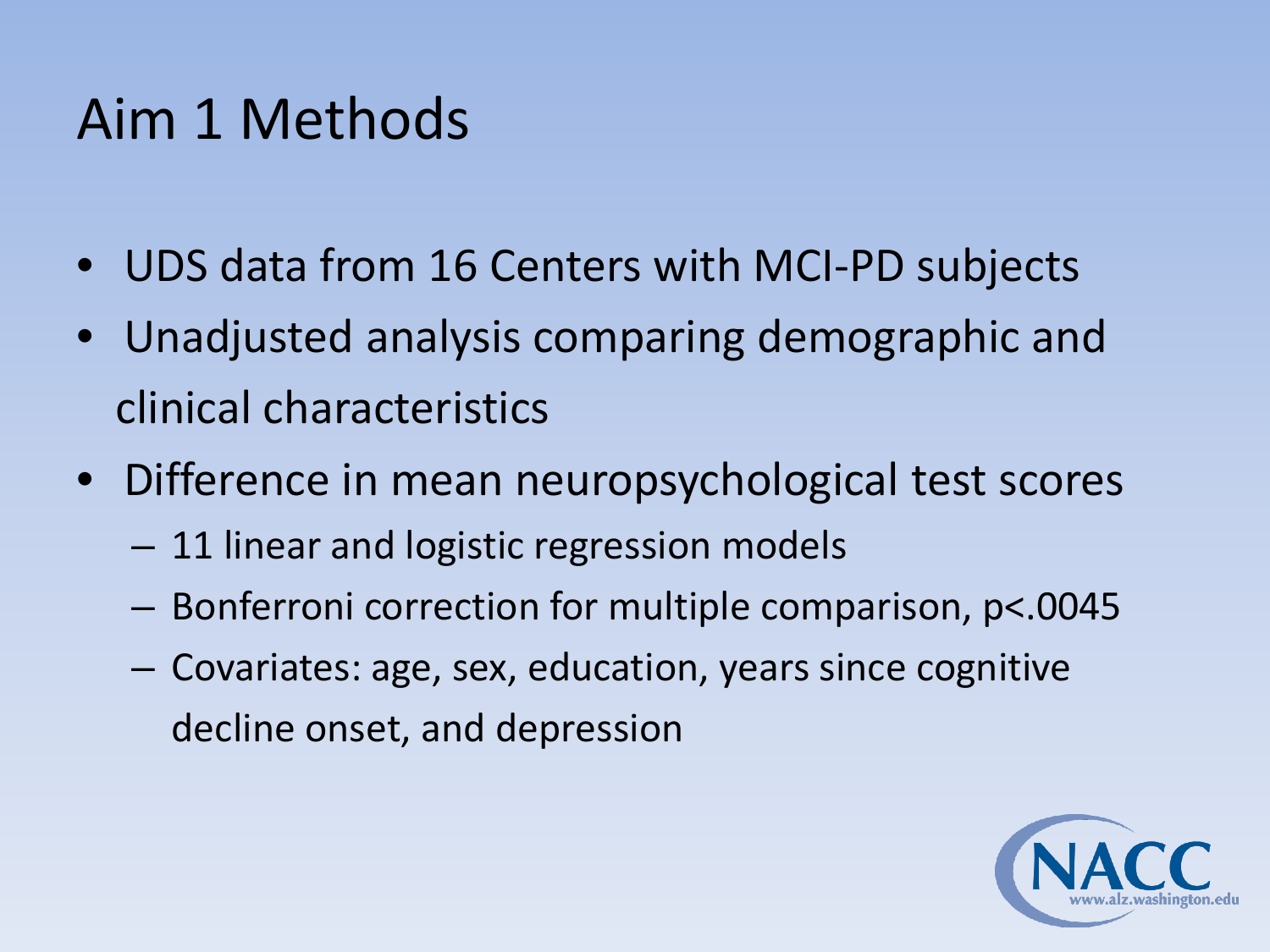## MCI-PD subjects in the UDS

- $n = 136$
- 54% amnestic
- 84% affected in multiple domains

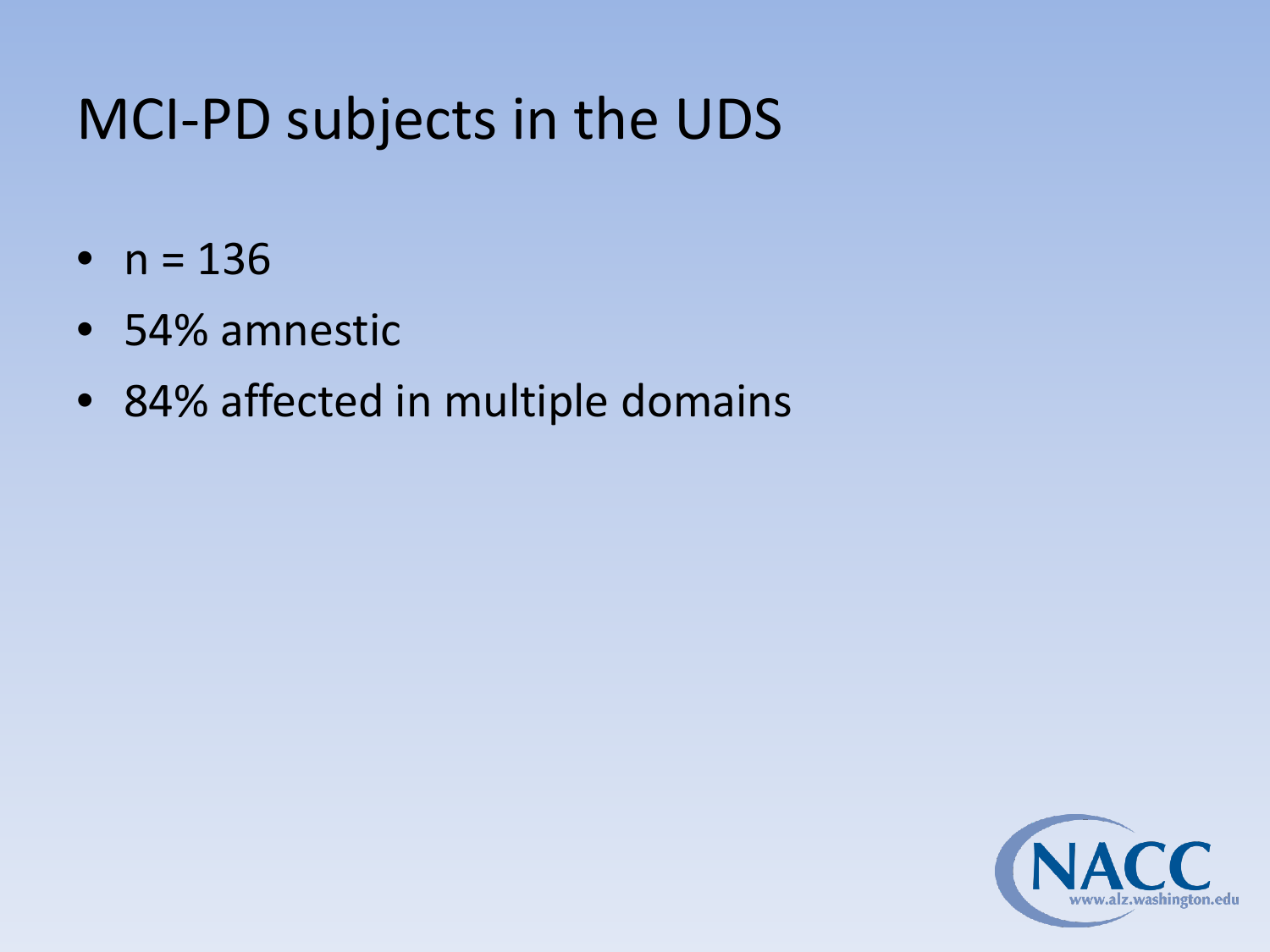# Demographic and clinical differences in MCI-PD and MCI-AD

| <b>Characteristic</b>                 | $MCI-PD (n=136)$ | $MCI-AD$ (n=627) |
|---------------------------------------|------------------|------------------|
| Mean age at initial UDS visit (years) | 69.9             | 75.4             |
| Male                                  | 75%              | 47%              |
| Depression                            | 46%              | 30%              |
| Visual or auditory hallucinations     | 23%              | 1%               |
| REM sleep behavior disorder           | 19%              | $< 1\%$          |
| Anticholinergics                      | 4%               | 1%               |
| Amantadine                            | 16%              | $< 1\%$          |
| Other dopaminergics                   | 91%              | 1%               |
| Antipsychotics                        | 10%              | $< 1\%$          |
| Depression medication                 | 46%              | 23%              |

All characteristics reported above were significantly different (p<.05) between the MCI-PD and MCI-AD group; Education, race, and CDR sum of boxes score were not significantly different between the two groups.

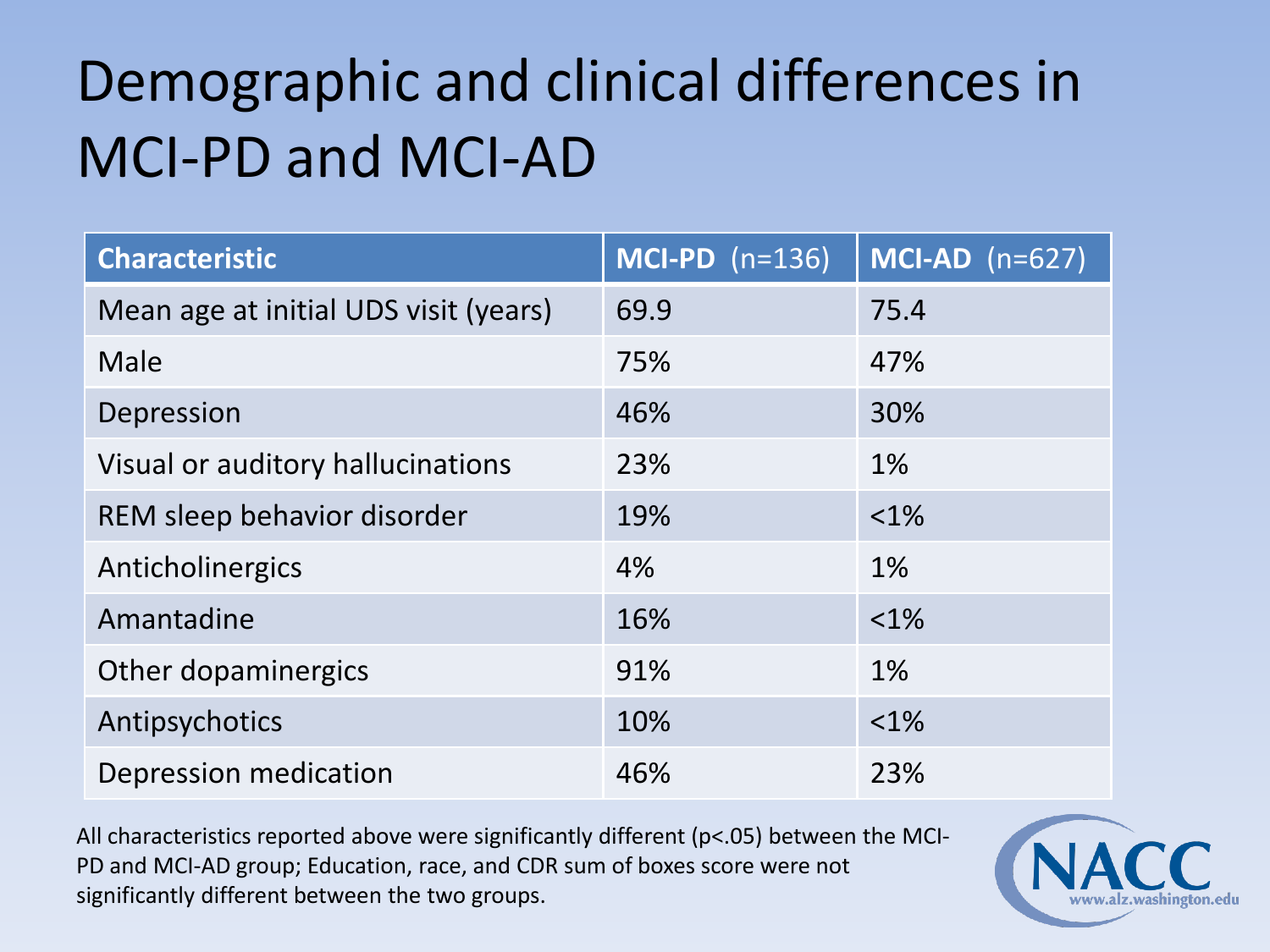# Adjusted differences in test scores comparing MCI-PD and MCI-AD

| <b>Neuropsychological test</b>  | <b>Score range</b> | <b>Estimate</b> | 95% CI         |
|---------------------------------|--------------------|-----------------|----------------|
| <b>MMSE</b> pentagon correct    | 0, 1               | OR: 0.50        | 0.26, 0.93     |
| <b>Logical Memory Immediate</b> | $0 - 25$           | Beta: 2.76*     | 1.79, 3.73     |
| <b>Logical Memory Delayed</b>   | $0 - 25$           | Beta: 4.10*     | 3.33, 4.86     |
| Digit Span Forward length       | $0 - 8$            | Beta: 0.24      | $-0.01, 0.49$  |
| Digit Span Backward length      | $0 - 7$            | Beta: 0.06      | $-0.38, 0.49$  |
| Animals                         | $0 - 77$           | Beta: 0.84      | $-0.51, 2.18$  |
| <b>Vegetables</b>               | $0 - 77$           | Beta: 1.16*     | 0.51, 1.80     |
| <b>Boston Naming Test</b>       | $0 - 30$           | Beta: 0.63      | 0.06, 1.21     |
| <b>Trail Making Test A</b>      | $0 - 150$          | Beta: 11.18*    | 5.02, 17.34    |
| <b>Trail Making Test B</b>      | $0 - 300$          | Beta: 37.49*    | 20.12, 54.87   |
| <b>WAIS-R Digit Symbol</b>      | $0 - 93$           | Beta: -2.41     | $-4.53, -0.29$ |

OR = odds ratio; 11 separate logistic or linear regression models (using GEE), all models adjusted for age at initial visit, sex, education, years since cognitive decline onset, and depression. \* p < 0.0045 (Bonferroni correction)

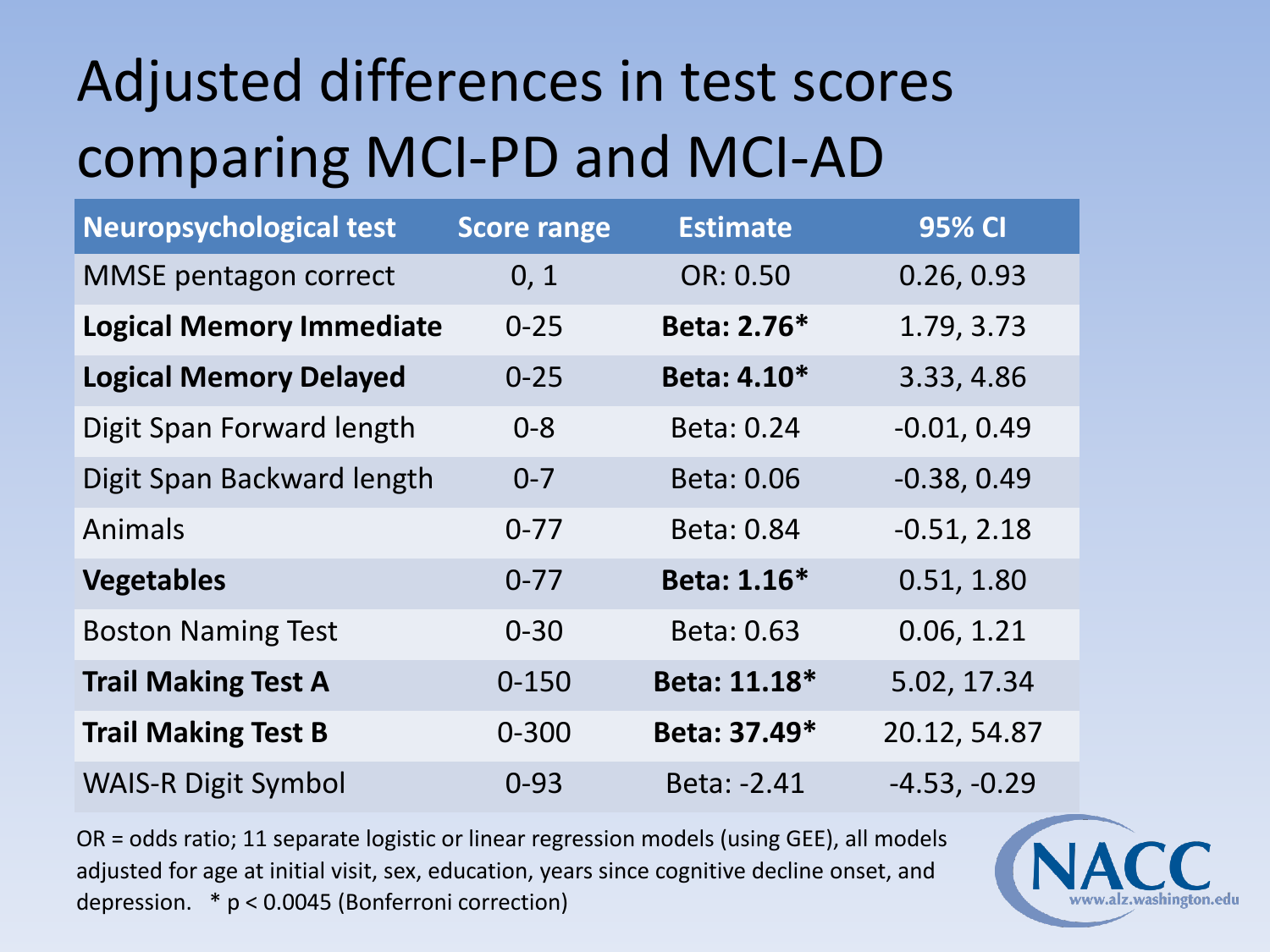## Aim 2

• To estimate and describe PD subjects in UDS who meet/do not meet Level 1 PD-MCI criteria proposed by the Movement Disorders Society (MDS, 2012).

| <b>Diagnosis groups</b>                                  | Mild cognitive impairment (MCI) definition                                                                                                                                                             |
|----------------------------------------------------------|--------------------------------------------------------------------------------------------------------------------------------------------------------------------------------------------------------|
| <b>MCI-PD</b>                                            | MCI met Petersen criteria – initial UDS visit                                                                                                                                                          |
| (PD with MCI by                                          | PD diagnosis at initial UDS visit                                                                                                                                                                      |
| Petersen criteria)                                       | Motor decline was first symptom                                                                                                                                                                        |
|                                                          | No AD at initial UDS visit                                                                                                                                                                             |
| <b>PD-MCI</b><br>(PD with MCI by<br><b>MDS</b> criteria) | MCI met MDS Level 1 criteria (≥2 neuropsychological<br>tests 1SD below norm) - initial UDS visit<br>PD diagnosis at initial UDS visit<br>Motor decline was first symptom<br>No AD at initial UDS visit |

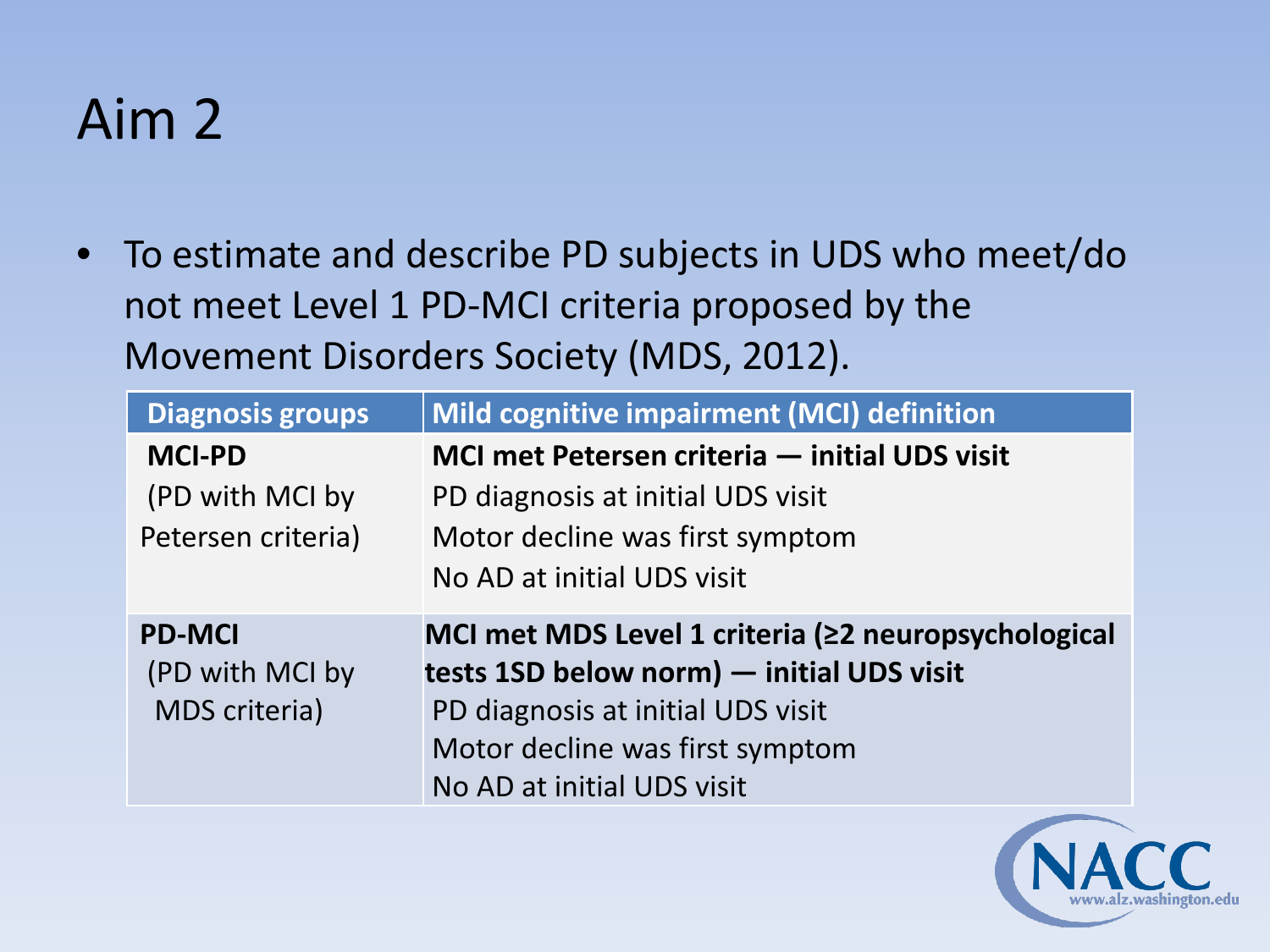## Subjects meeting MDS PD-MCI Criteria

- 82% of MCI-PD subjects would be classified as PD-MCI according to new MDS Level 1 criteria
- Subjects who did NOT meet Level 1 criteria:
	- Better scores on many neuropsych tests (9%)
	- No neuropsychological test battery (9%)

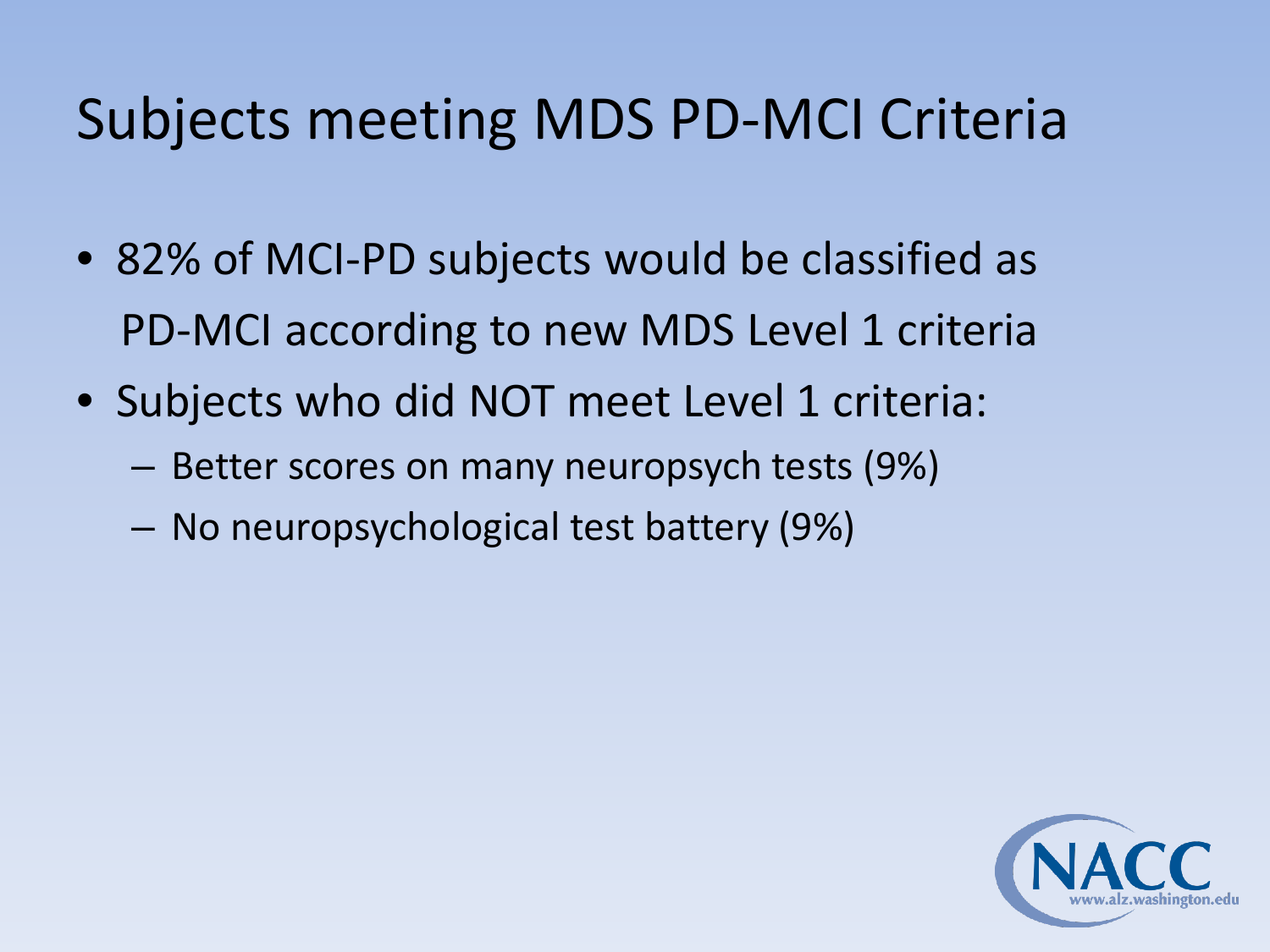#### Next steps

- Consider ways of addressing how motor symptoms may have affected our findings.
- Compare longitudinal change in neuropsychological test scores in MCI-PD and MCI-AD subjects.

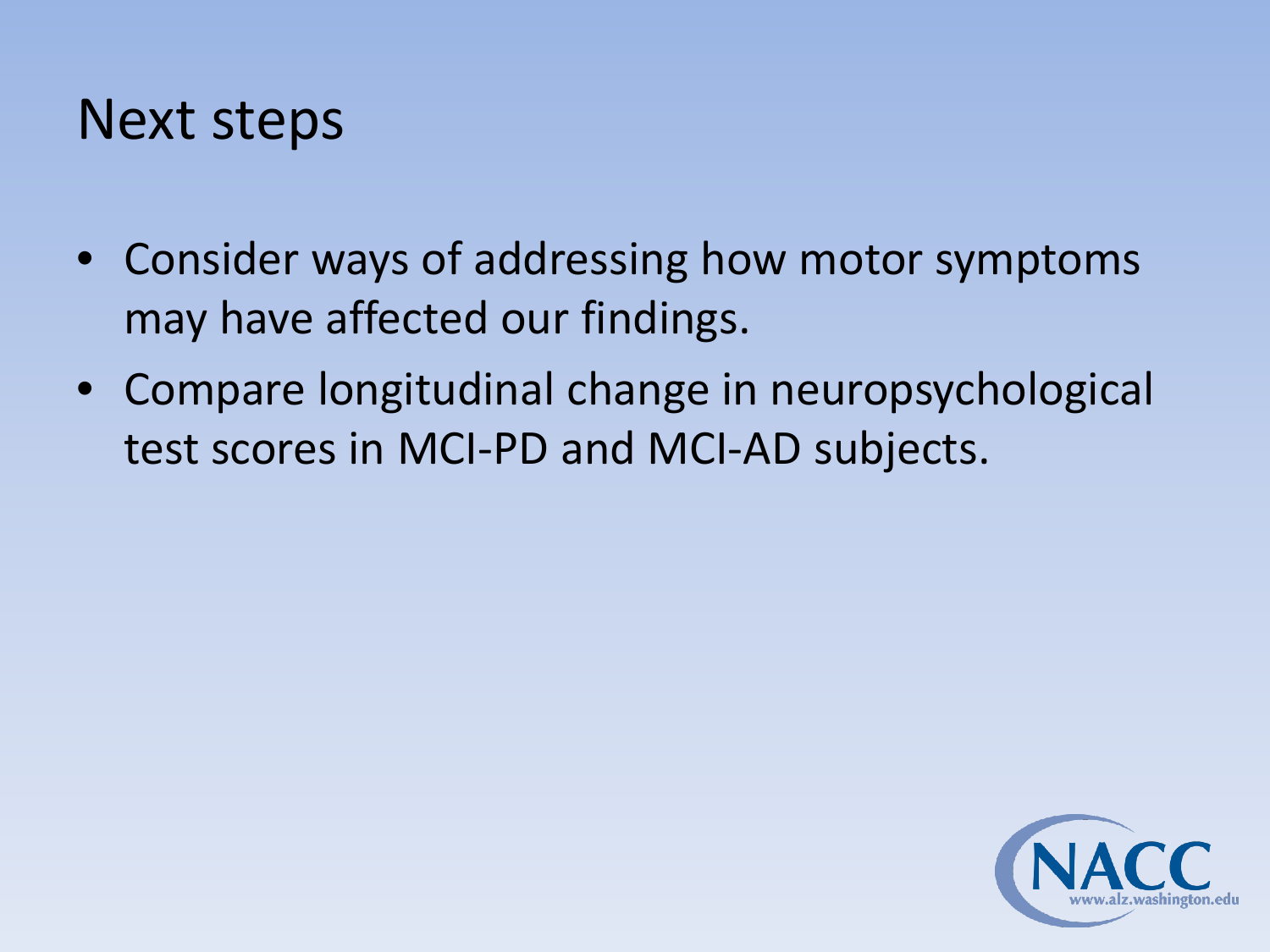Lilah Besser's Project #2: **Blood pressure, body mass index, and heart rate, and AD neuropathology among those without dementia**

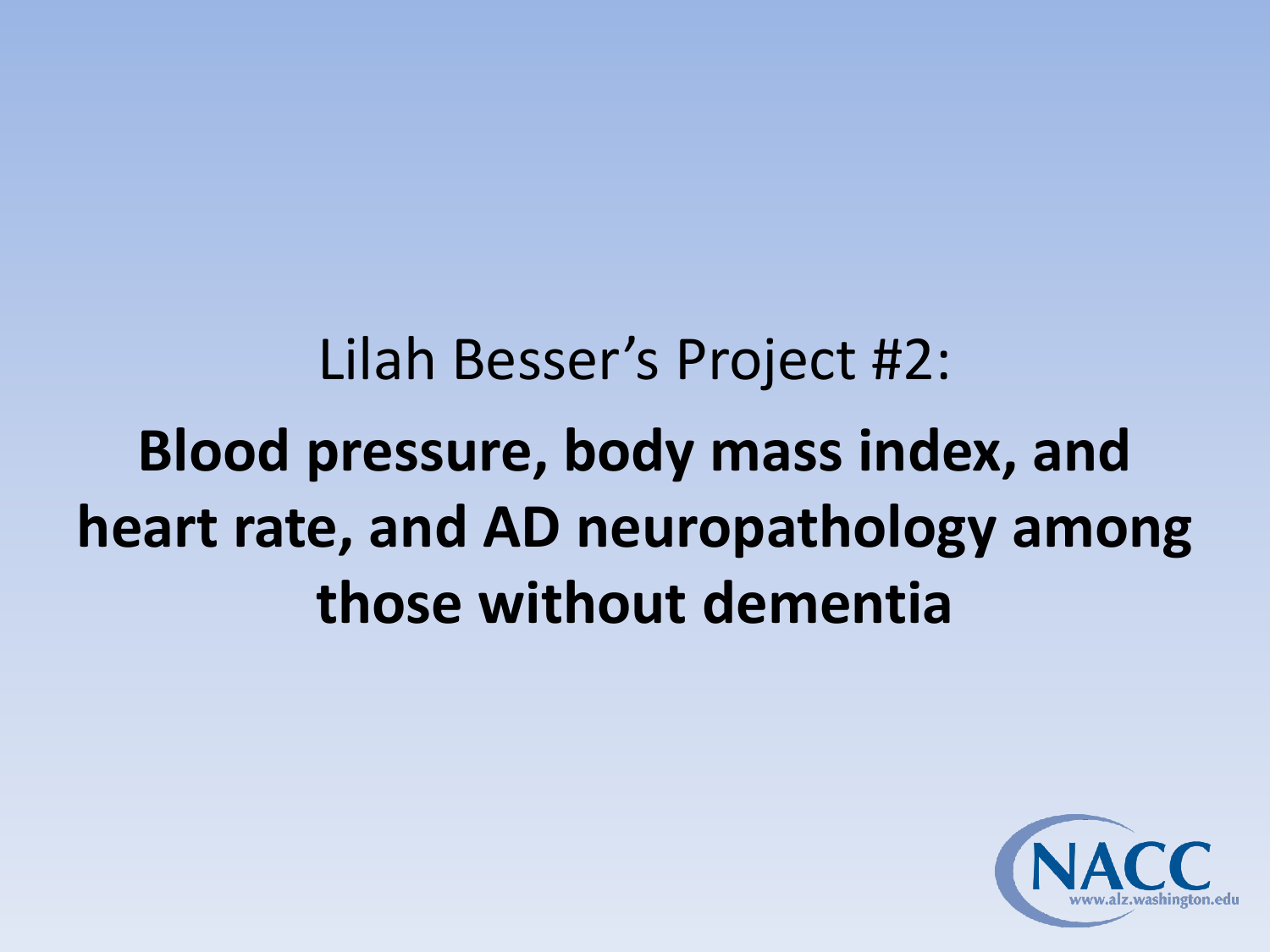#### **Blood pressure, body mass index, and heart rate, and AD neuropathology among those without dementia** Besser; Ramirez-Gomez; Heller; Hawes; Zhou; Chui; Schneider; Kukull

• Aim: To examine, among subjects without dementia before death, whether average late-life body mass index (BMI), systolic blood pressure (SBP), and heart rate (HR) are associated with AD neuropathology at autopsy.

| <b>Diagnosis groups</b>                         | Definition                                                                        |
|-------------------------------------------------|-----------------------------------------------------------------------------------|
| $N = 204$                                       | Normal cognition (NC) Clinician diagnosis of NC at last UDS visit<br>before death |
| Mild cognitive<br>impairment (MCI)<br>$N = 168$ | Clinician diagnosis of MCI at last UDS visit<br>before death                      |

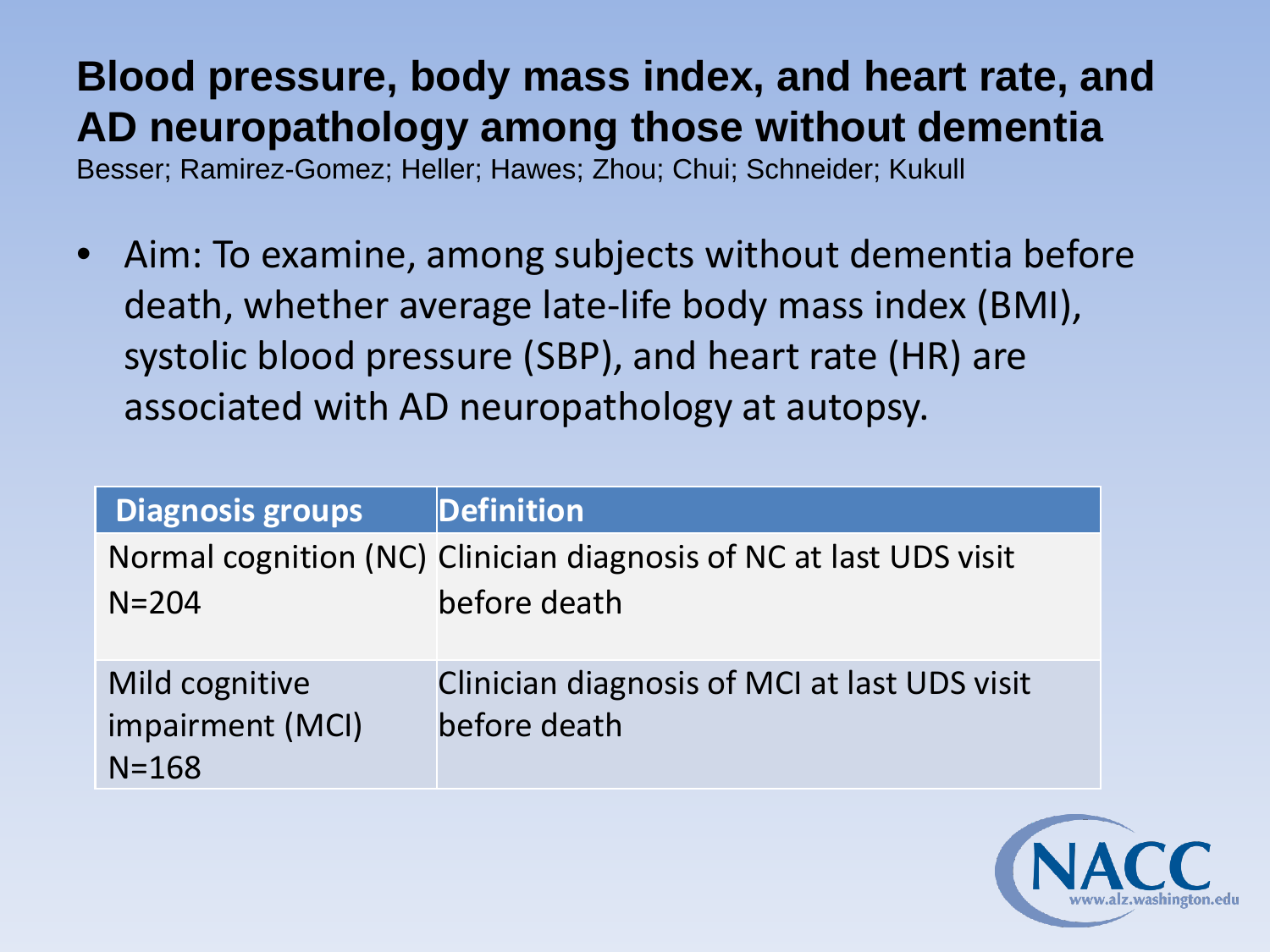# Eligibility criteria

- Restricted to:
	- UDS subjects with autopsy data
	- 60 years or older at time of death
	- Two or more UDS visits before death
	- At least one visit within 3 years of death
	- No missing data on exposures (BMI, SBP, HR)

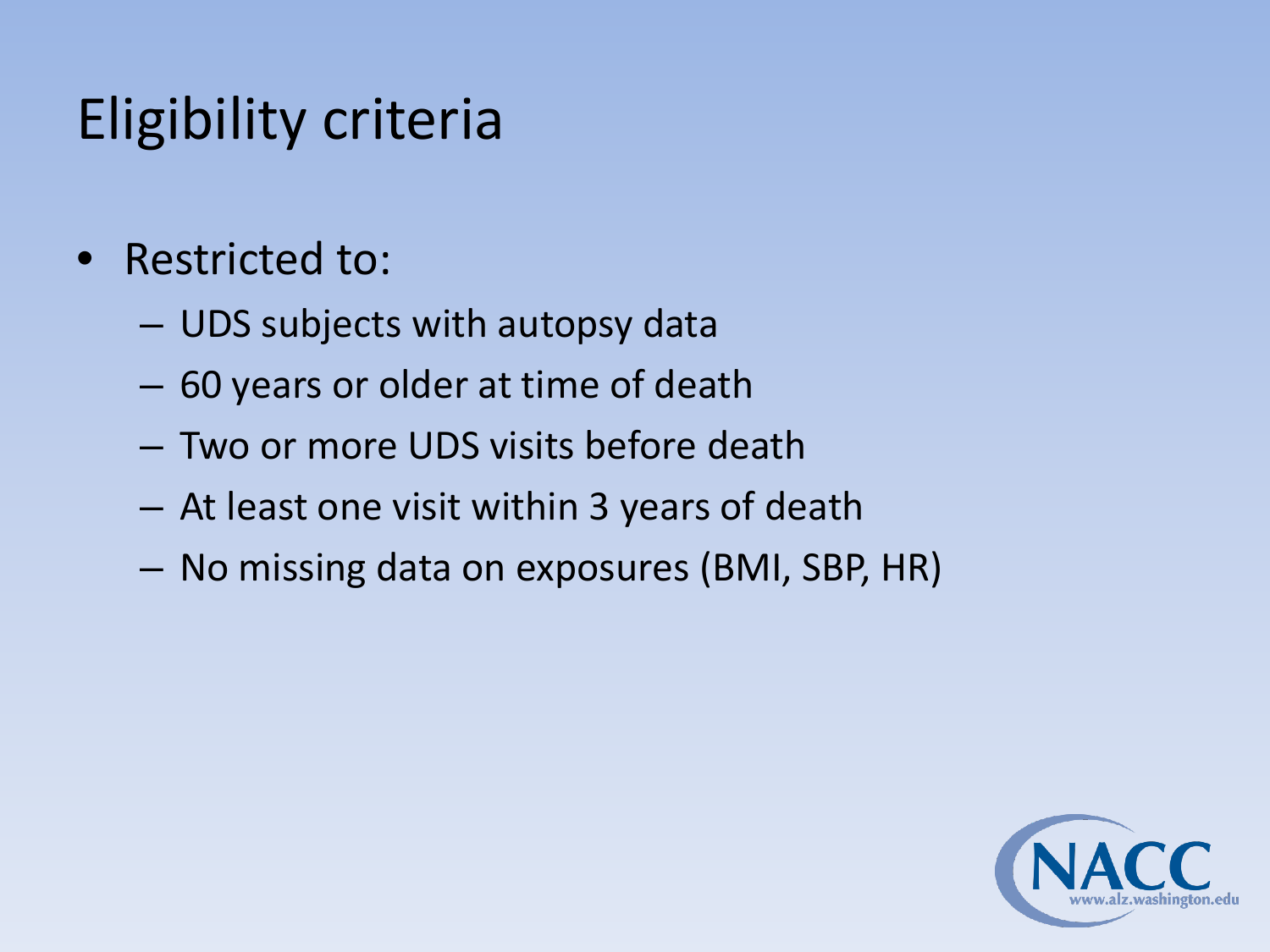## Exposures and Outcome

- Exposures: calculated over two or more UDS visits
	- Average systolic blood pressure (mmHg)
	- $-$  Average body mass index (kg/m<sup>2</sup>)
	- Average heart rate (bpm)
- Outcome: AD neuropathology at autopsy
	- AD neuropath+
		- Braak stage III-IV, and
		- Moderate to frequent neuritic plaques
	- AD neuropath-
		- Braak stage 0-II, and
		- No or sparse neuritic plaques

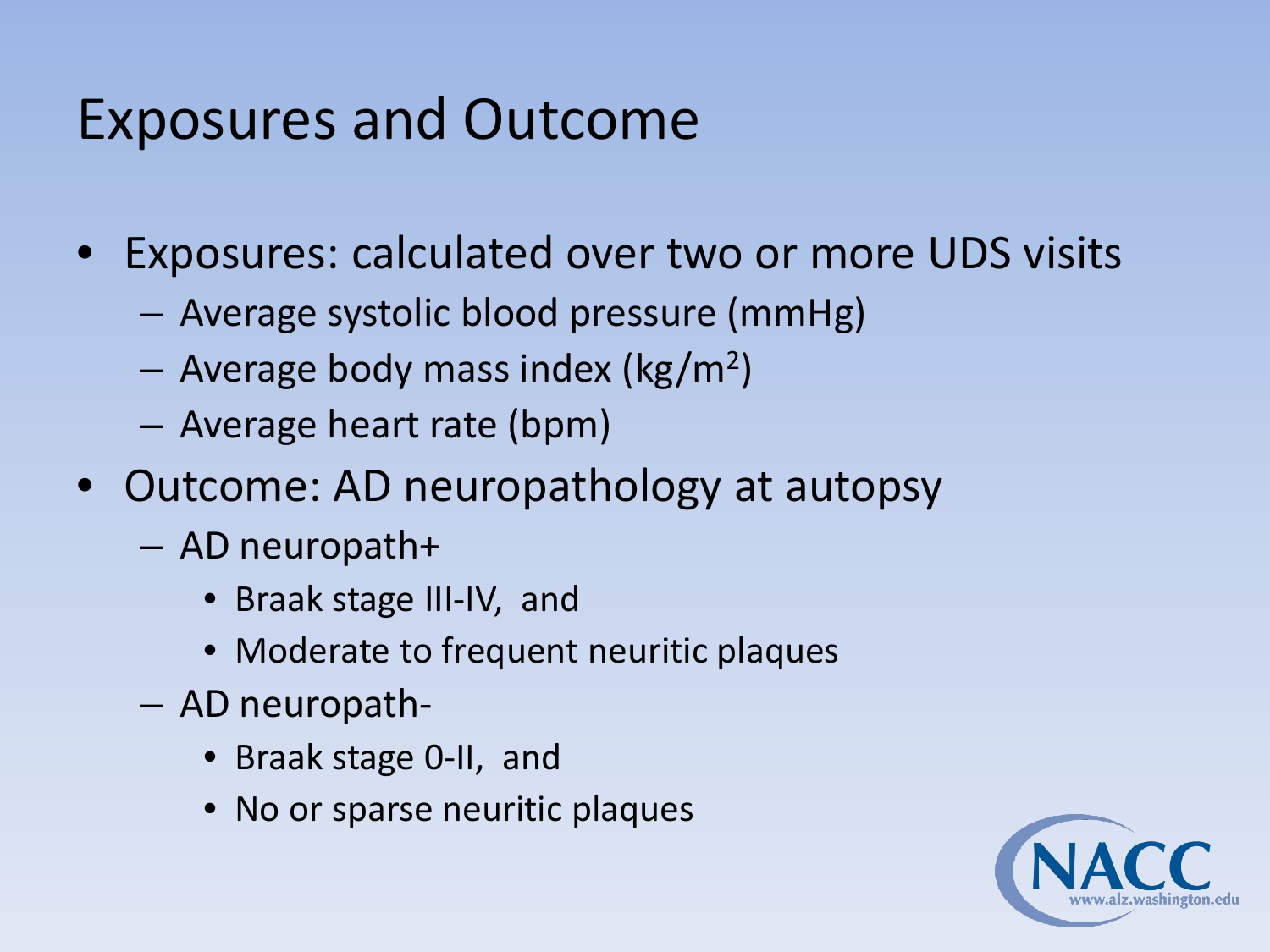## Methods

- Compare demographic, clinical, neuropathology characteristics in the AD neuropath+ and AD neuropath- groups
	- Separately by diagnosis group (NC, MCI)
- Unadjusted and adjusted logistic regression models (GEE accounting for Center clustering)
	- Examined association between continuous independent variables (SBP, BMI, and HR) and AD neuropath

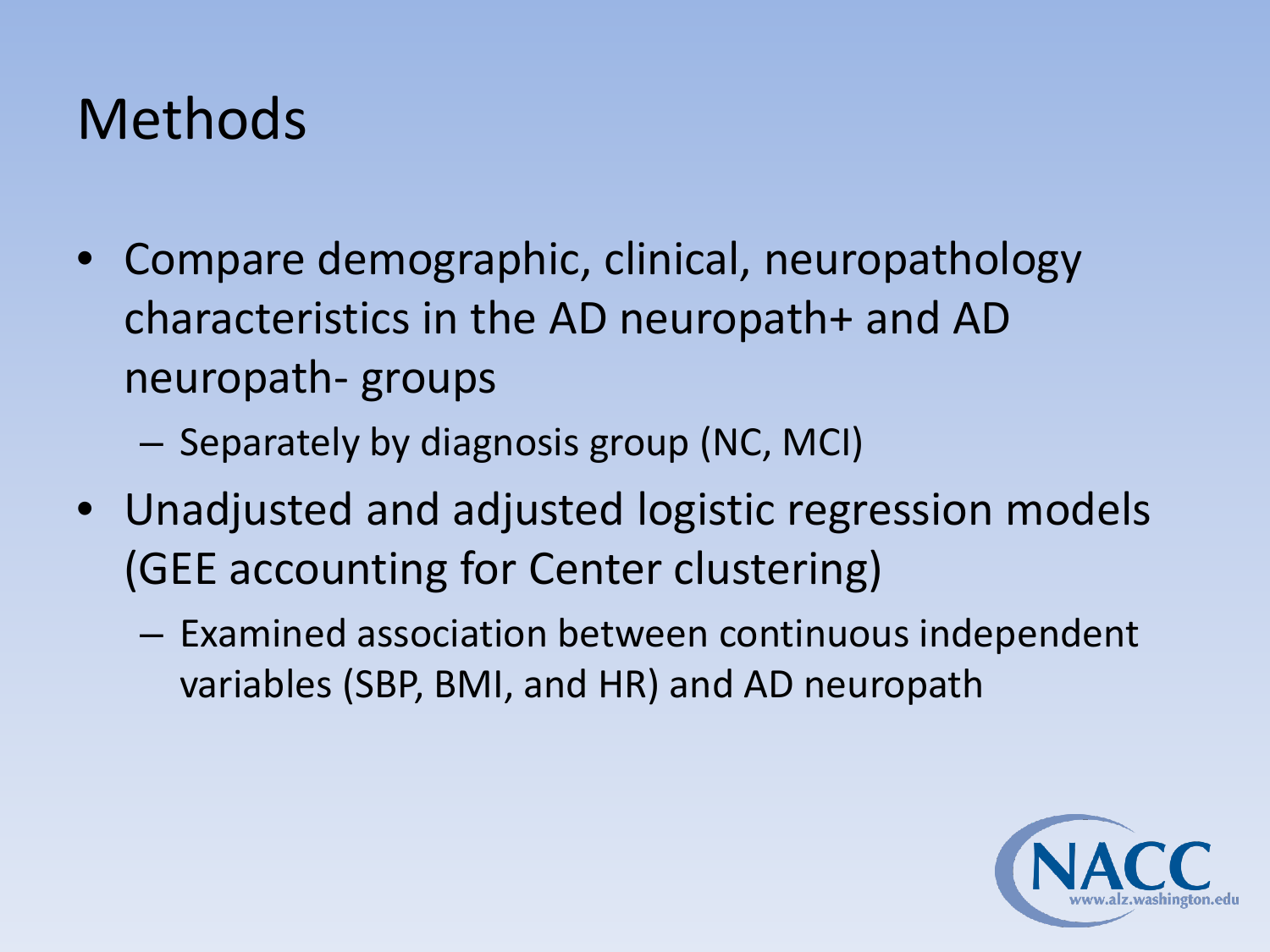# Characteristics of NC subjects

| <b>Characteristic of Normal Cognition subjects</b>            | AD neuropath+  | AD neuropath- |
|---------------------------------------------------------------|----------------|---------------|
| Sample size                                                   | $N = 36$       | $N = 168$     |
| Mean age                                                      | 89 years       | 87 years      |
| Mean number of UDS visits                                     | 3.6 visits     | 3.9 visits    |
| Mean time between last UDS visit and autopsy                  | 1.0 years      | 0.9 years     |
| <b>Global CDR</b><br>% with $CDR = 0.0$<br>% with $CDR = 0.5$ | 80.6%<br>19.4% | 94.0%<br>6.0% |
| % reported smoking                                            | 33.3%          | 53.6%         |
| % APOE e4 carrier                                             | 28.1%          | 11.1%         |
| % with cerebral amyloid angiopathy NP                         | 35.3%          | 8.4%          |

Characteristics that are bolded were significantly different (p<.05); Other characteristics that were examined and were not significantly different in AD neuropath + and - groups: education; race; sex; history of hypertension, diabetes, cardiovascular disease, stroke, hypercholesterolemia, thyroid disease, atrial fibrillation, pacemaker; antihypertensive and anti-lipid medication use; cerebrovascular, FTLD, Lewy body disease, and hippocampal sclerosis neuropathology at autopsy

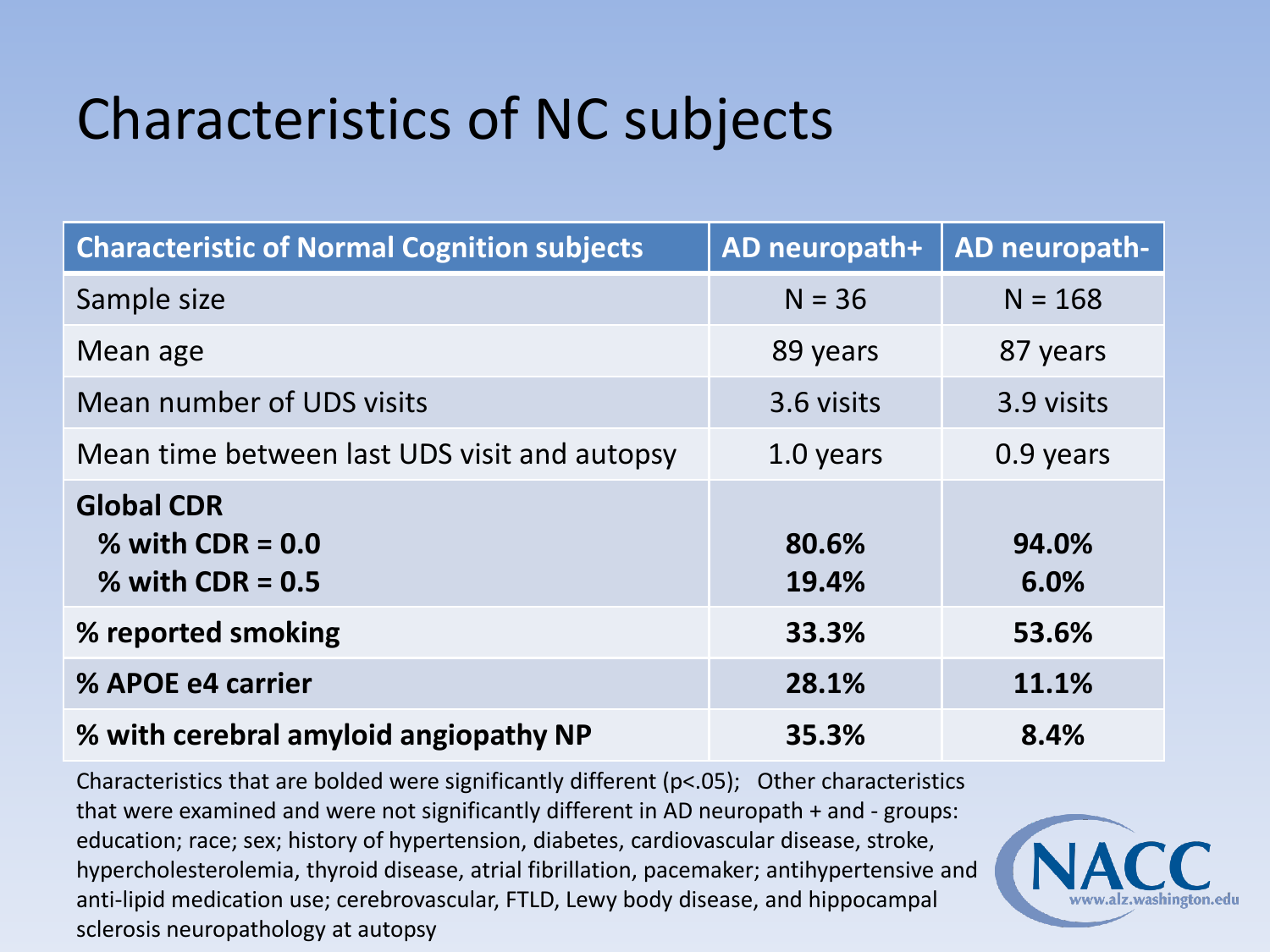# Characteristics of MCI subjects

| <b>Characteristic of MCI subjects</b>           | <b>AD</b><br>neuropath+ | <b>AD</b><br>neuropath- |
|-------------------------------------------------|-------------------------|-------------------------|
| Sample size                                     | $n = 65$                | $n = 103$               |
| Mean age (years)                                | 88 years                | 88 years                |
| Mean number of UDS visits                       | 3.8 visits              | 4.0 visits              |
| Mean time between last UDS visit and<br>autopsy | 1.0 years               | 0.7 years               |
| % reporting cardiovascular disease              | 38.5%                   | 58.3%                   |
| % APOE e4 carrier                               | 34.5%                   | 16.3%                   |
| % with cerebral amyloid angiopathy NP           | 29.0%                   | 7.8%                    |

Bolded characteristics were significantly different (p<.05); Other characteristics that were not significantly different in AD neuropath + and - groups: education; race; sex; history of hypertension, diabetes, stroke, hypercholesterolemia, thyroid disease, atrial fibrillation, pacemaker, smoking; antihypertensive and anti-lipid medication use; cerebrovascular, FTLD, Lewy body disease, and hippocampal sclerosis neuropathology at autopsy

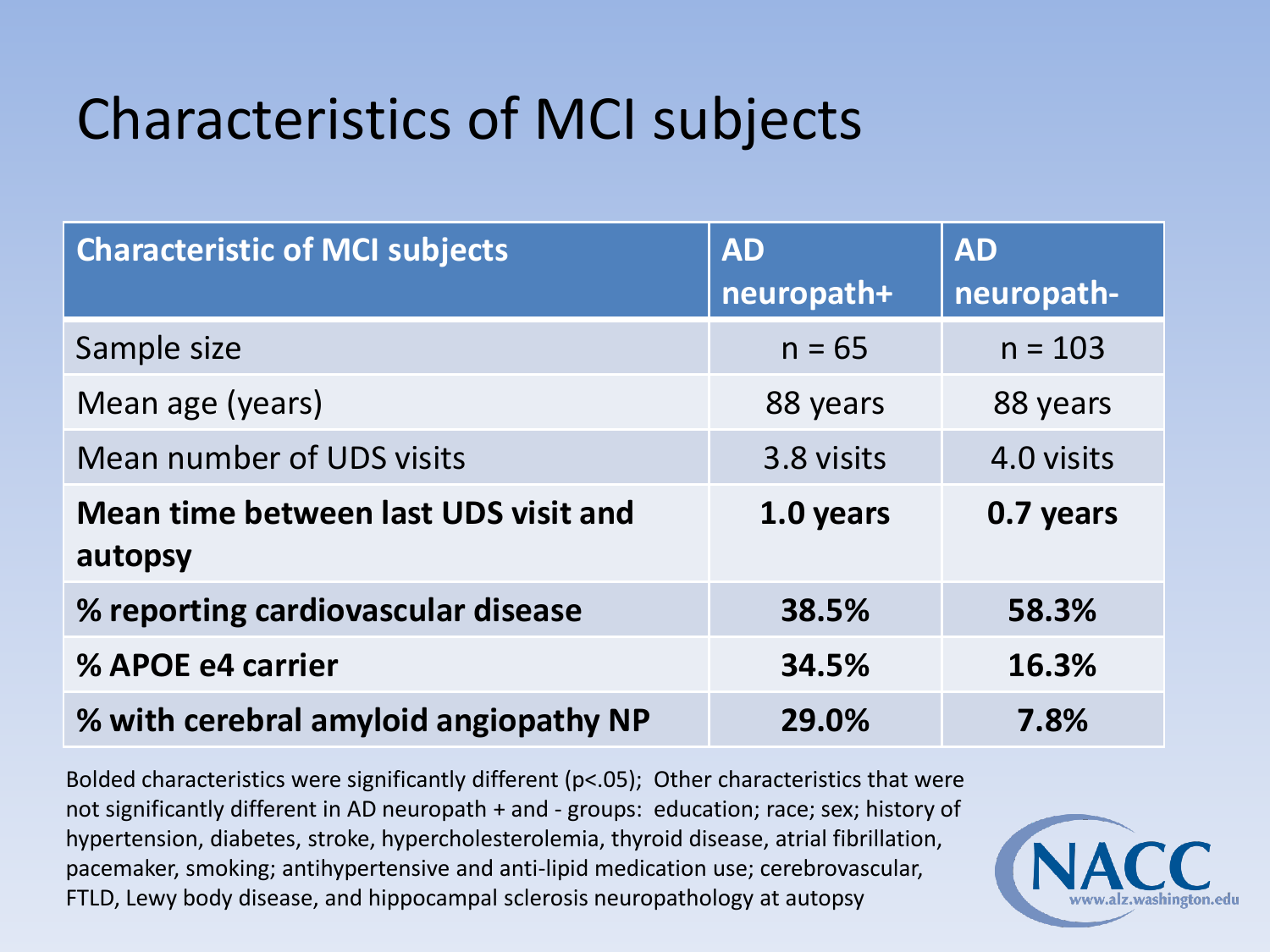# Vitals among NC and MCI subjects

| <b>Characteristic</b>               | <b>NC</b>     | <b>NC</b>     |
|-------------------------------------|---------------|---------------|
| (averaged over ≥2 UDS visits)       | AD neuropath+ | AD neuropath- |
| Mean (SD) systolic BP (mmHg)        | 133.3 (18.9)  | 131.3 (17.3)  |
| Mean (SD) body mass index $(kg/m2)$ | $24.3(4.1)$ * | $26.8(5.7)$ * |
| Mean (SD) heart rate (bpm)          | 69.3 (7.4)    | 71.3(9.8)     |

| <b>Characteristic</b><br>(averaged over ≥2 UDS visits) | <b>MCI</b><br>AD neuropath+ | <b>MCI</b><br>AD neuropath- |
|--------------------------------------------------------|-----------------------------|-----------------------------|
| Mean (SD) systolic BP (mmHg)                           | 131.5(13.7)                 | 132.7(14.3)                 |
| Mean (SD) body mass index ( $\text{kg/m}^2$ )          | 25.2(4.4)                   | 25.5(4.2)                   |
| Mean (SD) heart rate (bpm)                             | $73.7(9.5)$ *               | 69.4 (7.3)*                 |

BP: blood pressure; NC: Normal cognition  $*$  P < 0.05

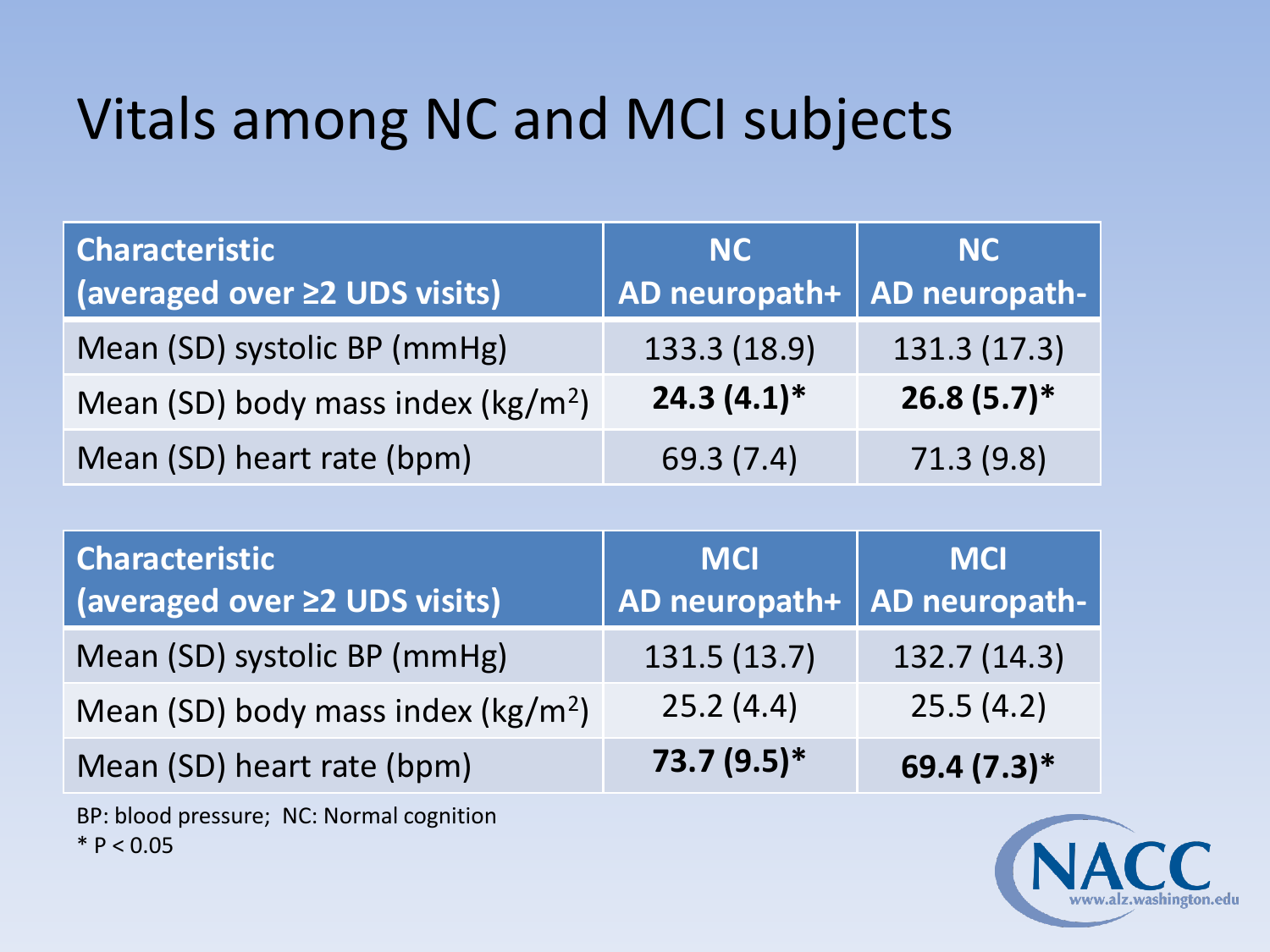# Final multivariable model results

| <b>Characteristic</b>                | <b>Model 1: NC</b><br><b>OR (95% CI)</b> | <b>Model 2: MCI</b><br><b>OR (95% CI)</b> |
|--------------------------------------|------------------------------------------|-------------------------------------------|
| Systolic BP (mmHg)                   | $1.01(0.98-1.03)$                        | $0.99(0.97 - 1.02)$                       |
| Body mass index (kg/m <sup>2</sup> ) | $0.90(0.82 - 0.99)$                      | $0.98(0.89-1.09)$                         |
| Heart rate (bpm)                     | $0.97(0.93 - 1.02)$                      | $1.07(1.04-1.11)$                         |

BP=blood pressure; NC=Normal cognition; Covariates: death age, sex, education, number of UDS visits, reported diabetes, hypercholesterolemia, or atrial fibrillation; past/present anti-hypertensive use, time between last UDS visit and autopsy

Compared to NC subjects with BMI of 18.5, those with BMI of 24.9 have 50% decreased odds of AD neuropath (OR: 0.50, 95% CI: 0.27-0.93).

Compared to MCI subjects with a heart rate of 70, those with heart rate of 75 have 42% increased odds of AD neuropath (OR: 1.42, 95% CI: 1.19-1.70).

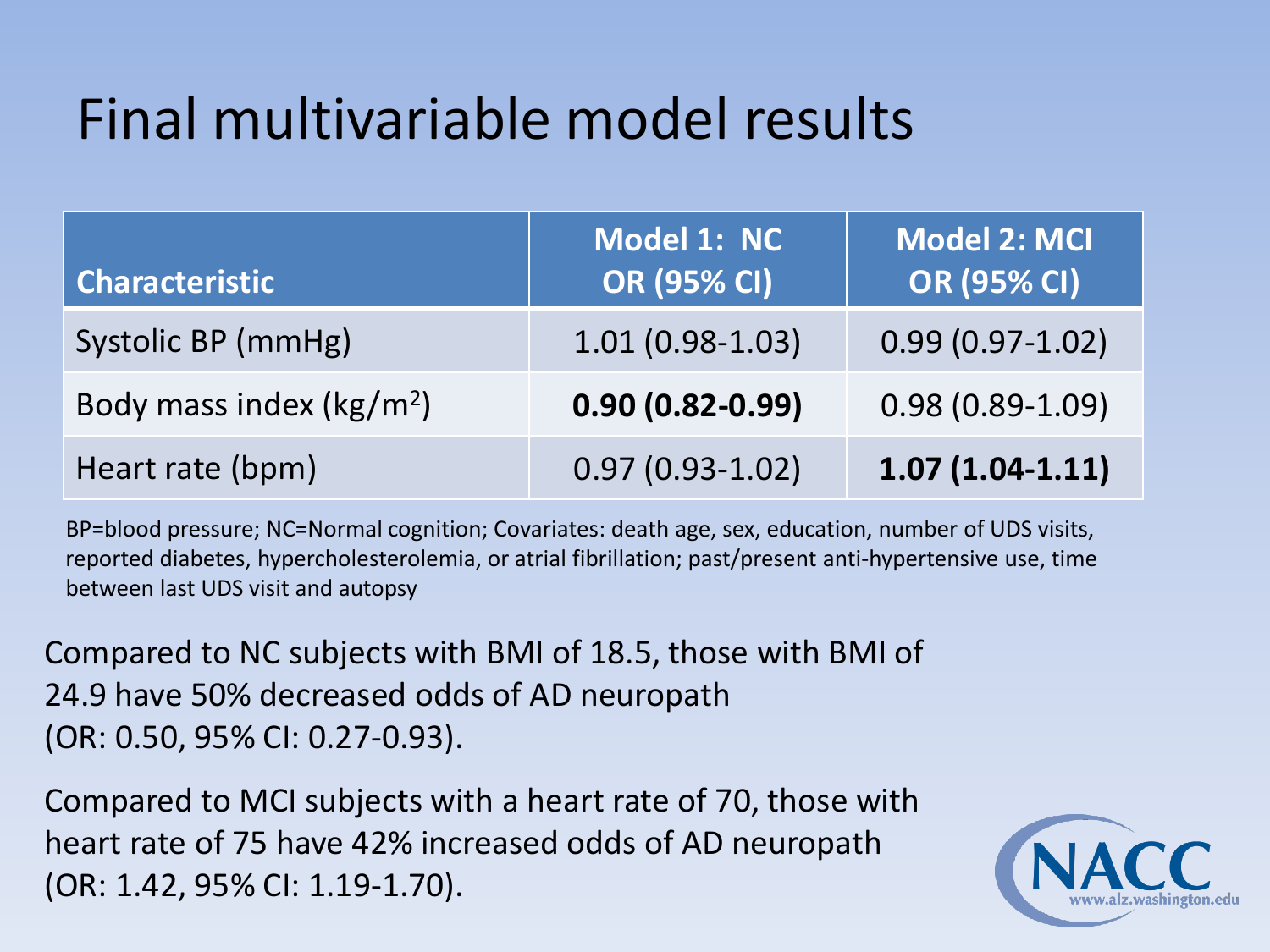# Main findings

- Systolic blood pressure:
	- No association with AD neuropath in NC or MCI
- Lower body mass index:
	- Seems to be a clinical indicator for underlying AD neuropath in NC but not MCI
	- Published research consistent with our findings, but no known studies focused on those with NC or MCI
- Higher heart rate:
	- Potentially a novel indicator of underlying AD neuropath in MCI but not NC